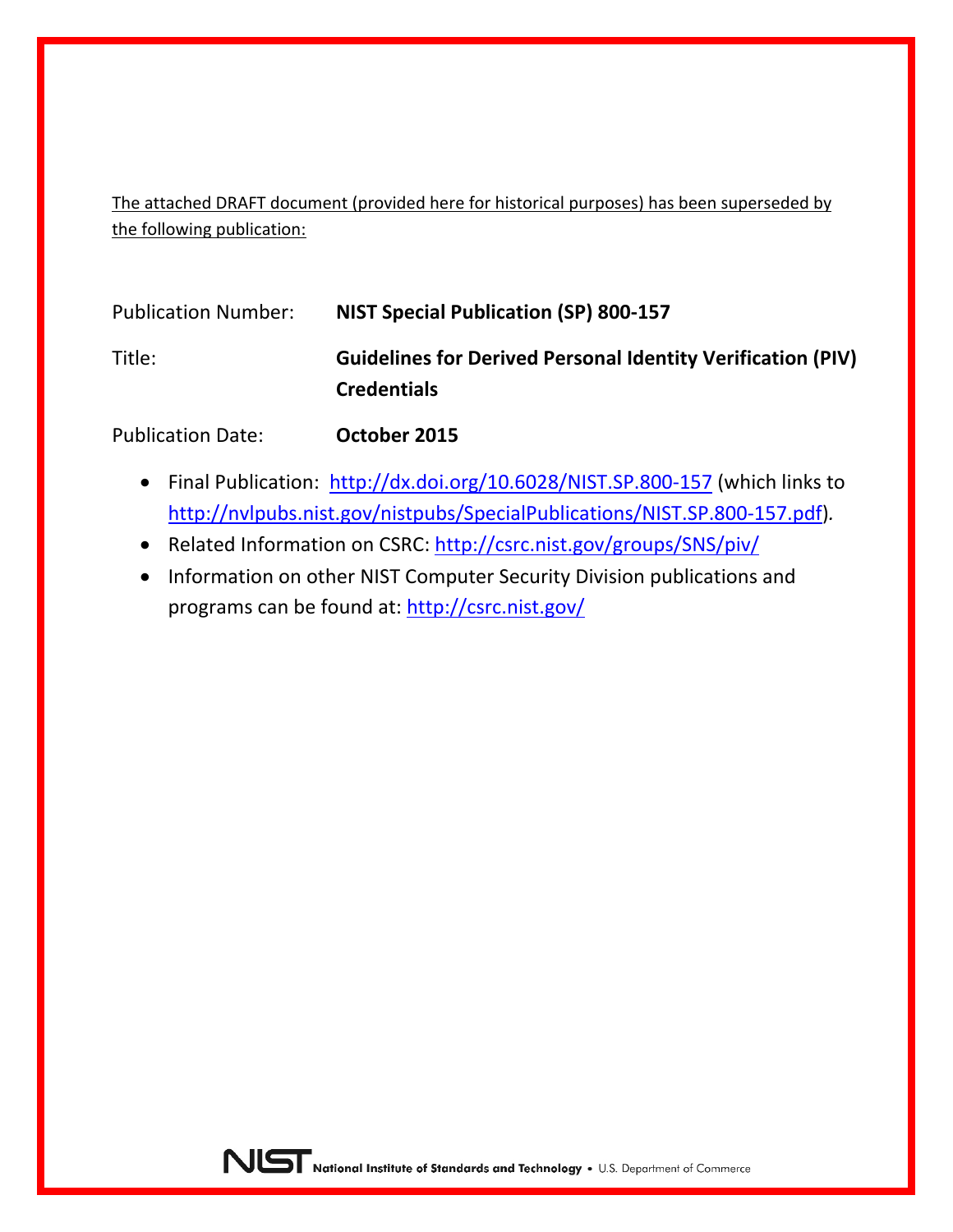# The following information was posted with the attached DRAFT document:

Mar 7, 2014

# **SP 800-157**

# **DRAFT Guidelines for Derived Personal Identity Verification (PIV) Credentials**

NIST announces that Draft Special Publication (SP) 800-157, *Guidelines for Derived Personal Identity Verification (PIV) Credentials*, is now available for public comments. Draft SP 800-157 defines a technical specification for implementing and deploying Derived PIV Credentials to mobile devices, such as smart phones and tablets. The goal of the Derived PIV Credential is to provide PIV-enabled authentication services from mobile devices to authenticate to remote systems.

The public comment period closes on **April 21, 2014**.

There is a comment template provided for submitting comments for this draft SP - see link below. Comments on this publication may be submitted to piv comments @nist.gov.

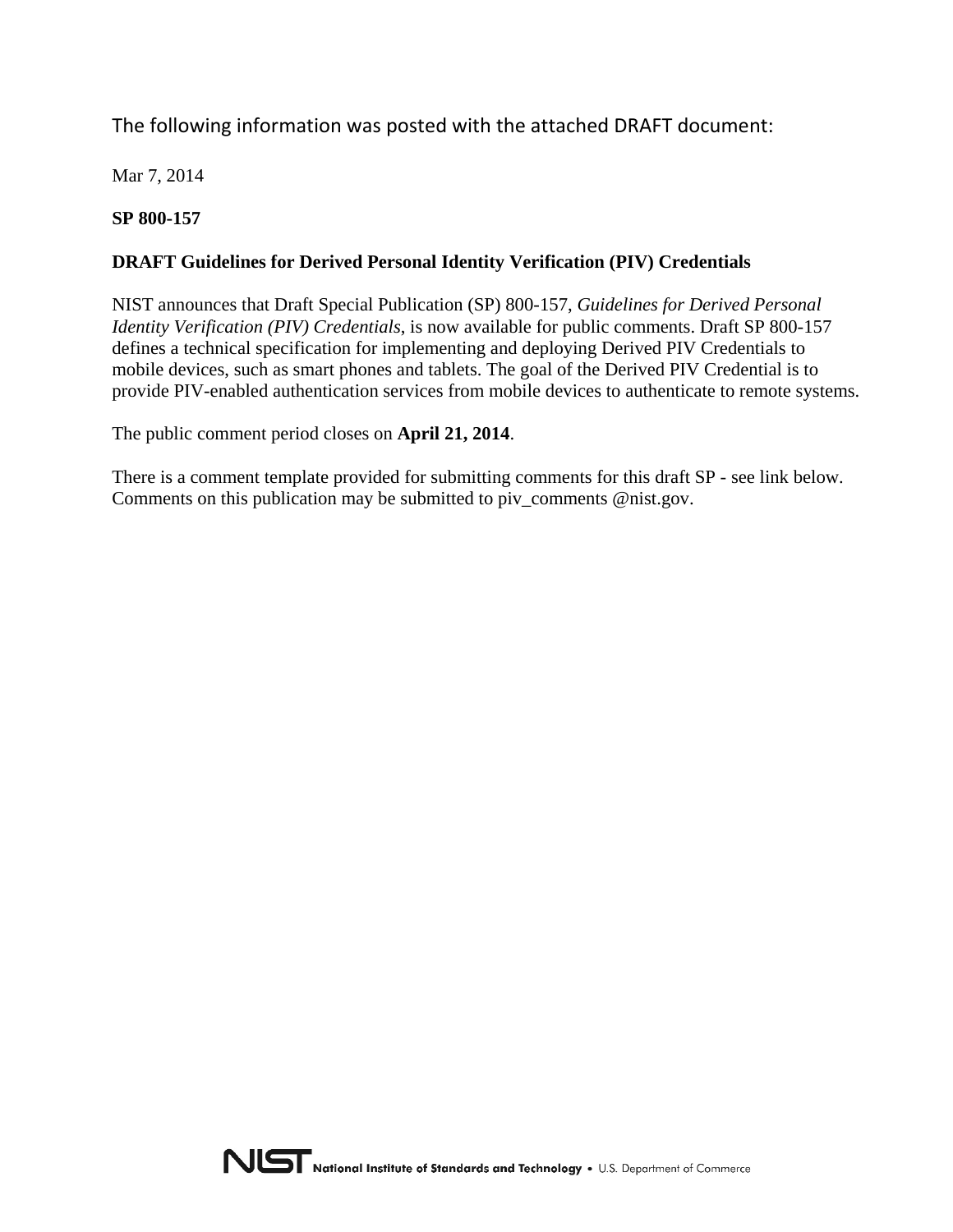| <b>Guidelines for Derived</b>               |
|---------------------------------------------|
| <b>Personal Identity Verification (PIV)</b> |
| <b>Credentials</b>                          |
| Hildegard Ferraiolo                         |
| David Cooper<br>Salvatore Francomacaro      |
| Andrew Regenscheid                          |
| Jason Mohler<br>Sarbari Gupta               |
| <b>William Burr</b>                         |
|                                             |
|                                             |
|                                             |
| INFORMATION<br>SECURITY                     |
|                                             |
|                                             |
|                                             |
|                                             |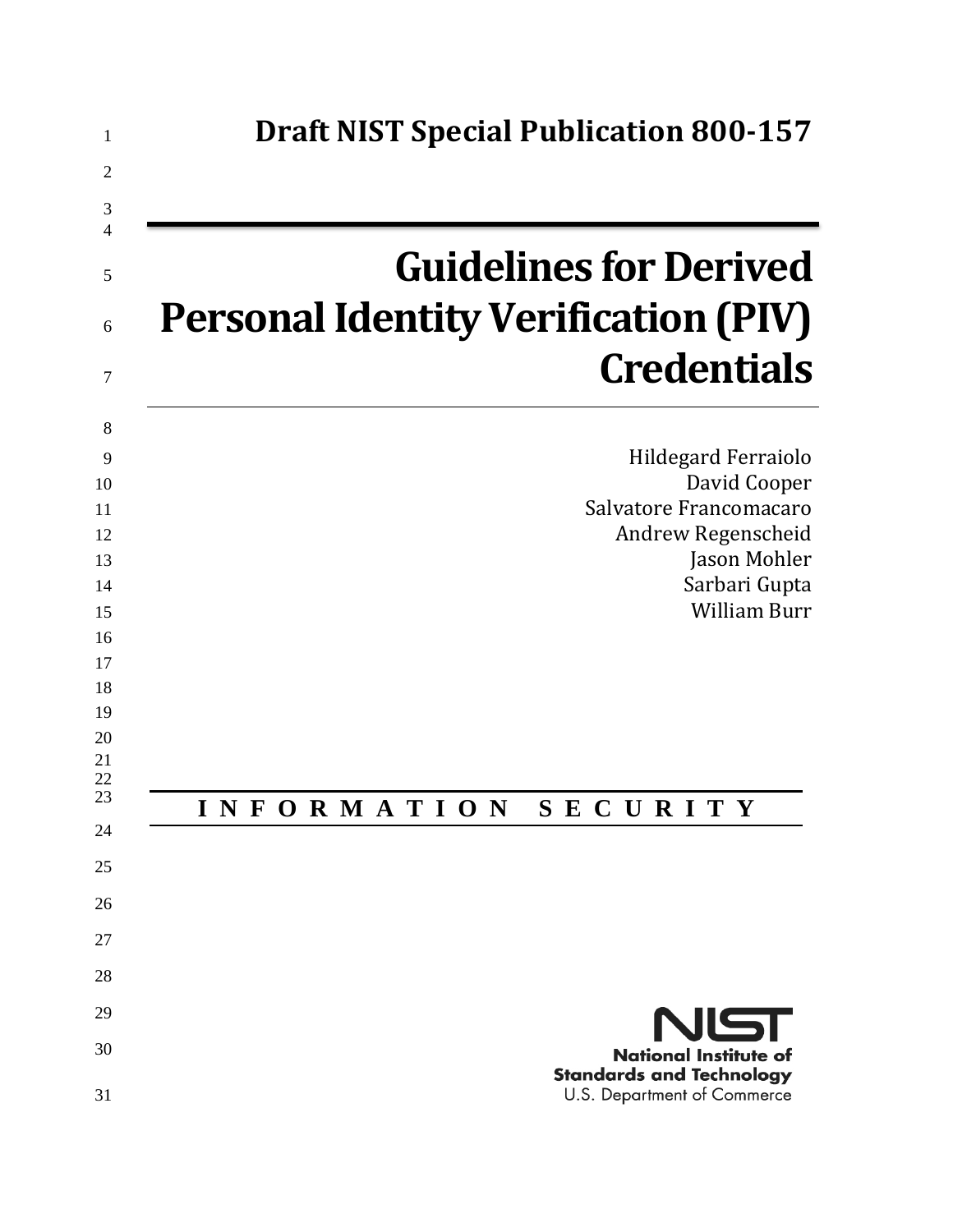| 32       | <b>Draft NIST Special Publication 800-157</b>                                               |
|----------|---------------------------------------------------------------------------------------------|
| 33       |                                                                                             |
| 34       |                                                                                             |
| 35       | <b>Guidelines for Derived</b>                                                               |
| 36       | <b>Personal Identity Verification (PIV)</b>                                                 |
| 37       | <b>Credentials</b>                                                                          |
| 38       |                                                                                             |
| 39       | Hildegard Ferraiolo                                                                         |
| 40       | David Cooper                                                                                |
| 41       | Salvatore Francomacaro                                                                      |
| 42       | Andrew Regenscheid                                                                          |
| 43       | <b>Computer Security Division</b>                                                           |
| 44       | Information Technology Laboratory, NIST                                                     |
| 45       | <b>William Burr</b>                                                                         |
| 46<br>47 | Dakota Consulting, Inc.                                                                     |
| 48       |                                                                                             |
| 49       | Jason Mohler                                                                                |
| 50       | Sarbari Gupta                                                                               |
| 51       | Electrosoft Services, Inc.                                                                  |
| 52       |                                                                                             |
| 53       |                                                                                             |
| 54       |                                                                                             |
| 55       | March 2014                                                                                  |
| 56       | ARTIMENT OF COMM                                                                            |
| 57       |                                                                                             |
| 58       |                                                                                             |
| 59<br>60 | $\star$                                                                                     |
| 61       | <b>CALLED</b>                                                                               |
| 62       |                                                                                             |
| 63       | STATES OF AMERICA                                                                           |
| 64       |                                                                                             |
| 65       |                                                                                             |
| 66       | U.S. Department of Commerce                                                                 |
| 67<br>68 | Penny Pritzker, Secretary                                                                   |
| 69       | National Institute of Standards and Technology                                              |
| 70       | Patrick D. Gallagher, Under Secretary of Commerce for Standards and Technology and Director |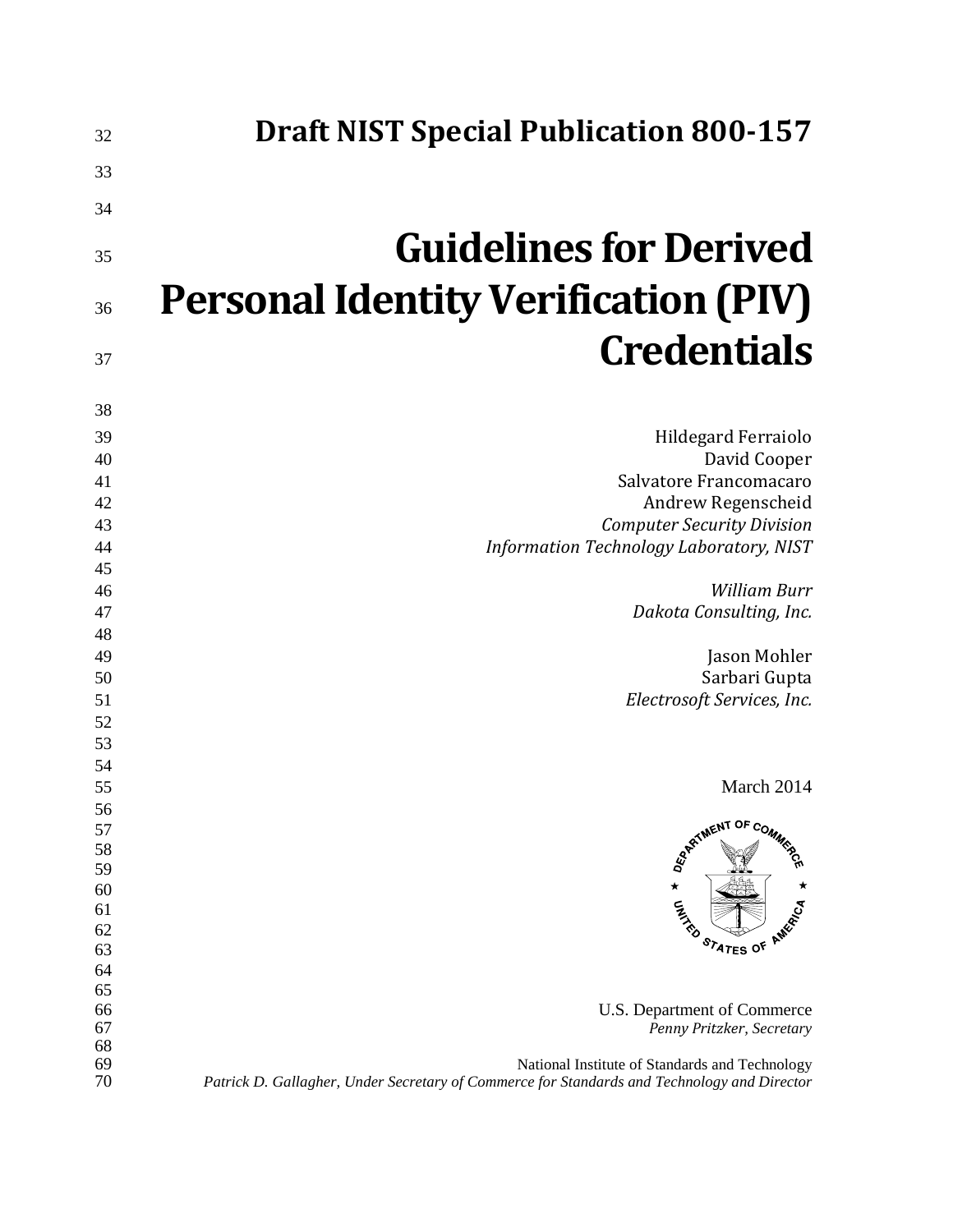71

#### 72 Authority

73 This publication has been developed by NIST to further its statutory responsibilities under the Federal

74 Information Security Management Act (FISMA), Public Law (P.L.) 107-347. NIST is responsible for

75 developing information security standards and guidelines, including minimum requirements for Federal

76 information systems, but such standards and guidelines shall not apply to national security systems 77 without the express approval of appropriate Federal officials exercising policy authority over such

78 systems. This guideline is consistent with the requirements of the Office of Management and Budget

79 (OMB) Circular A-130, Section 8b(3), *Securing Agency Information Systems*, as analyzed in Circular A-

80 130, Appendix IV: *Analysis of Key Sections*. Supplemental information is provided in Circular A-130,

81 Appendix III, *Security of Federal Automated Information Resources*.

82 Nothing in this publication should be taken to contradict the standards and guidelines made mandatory

83 and binding on Federal agencies by the Secretary of Commerce under statutory authority. Nor should

84 these guidelines be interpreted as altering or superseding the existing authorities of the Secretary of

85 Commerce, Director of the OMB, or any other Federal official. This publication may be used by

86 nongovernmental organizations on a voluntary basis and is not subject to copyright in the United States. 87 Attribution would, however, be appreciated by NIST.

88 89 National Institute of Standards and Technology Special Publication 800-157 (Draft)<br>90 Natl. Inst. Stand. Technol. Spec. Publ. 800-157, 29 pages (March 2014) 90 Natl. Inst. Stand. Technol. Spec. Publ. 800-157, 29 pages (March 2014)<br>CODEN: NSPUE2 CODEN: NSPUE2 92 93 94 95 96 97 98 99 100 Certain commercial entities, equipment, or materials may be identified in this document in order to describe an experimental procedure or concept adequately. Such identification is not intended to imply recommendation or endorsement by NIST, nor is it intended to imply that the entities, materials, or equipment are necessarily the best available for the purpose. There may be references in this publication to other publications currently under development by NIST in accordance with its assigned statutory responsibilities. The information in this publication, including concepts and methodologies, may be used by Federal agencies even before the completion of such companion publications. Thus, until each publication is completed, current requirements, guidelines, and procedures, where they exist, remain operative. For planning and transition purposes, Federal agencies may wish to closely follow the development of these new publications by NIST. Organizations are encouraged to review all draft publications during public comment periods and

provide feedback to NIST. All NIST publications, other than the ones noted above, are available at http://csrc.nist.gov/publications.

101 102

 $\frac{104}{105}$ 

103 **Public comment period: March 7, 2014 through April 21, 2014**

National Institute of Standards and Technology 106 Attn: Computer Security Division, Information Technology Laboratory 107 100 Bureau Drive (Mail Stop 8930), Gaithersburg, MD 20899-8930<br>108 108 Email: piv comments@nist.gov Email: piv\_comments@nist.gov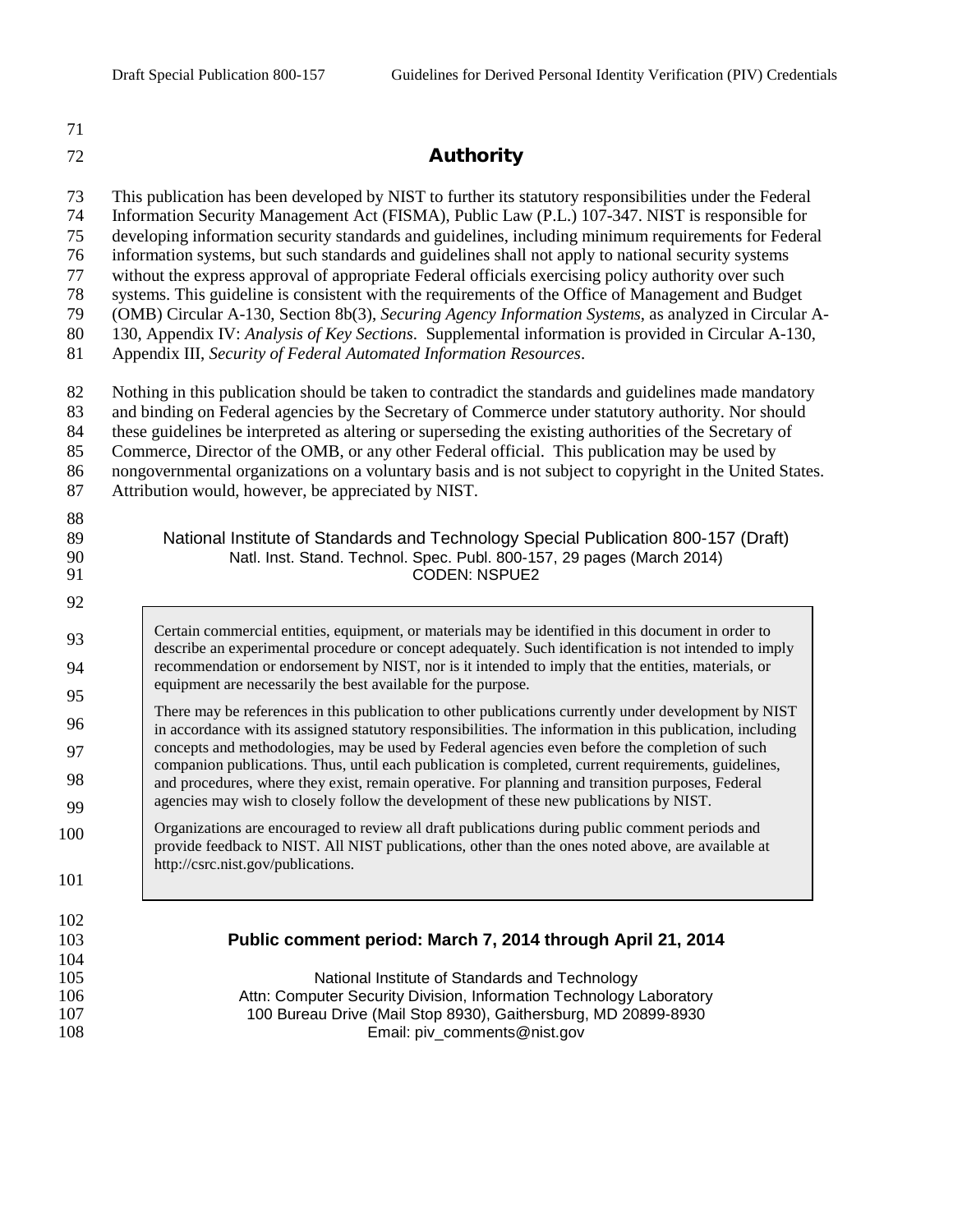## Reports on Computer Systems Technology

 The Information Technology Laboratory (ITL) at the National Institute of Standards and Technology (NIST) promotes the U.S. economy and public welfare by providing technical leadership for the Nation's measurement and standards infrastructure. ITL develops tests, test methods, reference data, proof of concept implementations, and technical analyses to advance the development and productive use of information technology. ITL's responsibilities include the development of management, administrative, technical, and physical standards and guidelines for the cost-effective security and privacy of other than national security-related information in Federal information systems. The Special Publication 800-series reports on ITL's research, guidelines, and outreach efforts in information system security, and its collaborative activities with industry, government, and academic organizations. Abstract This recommendation provides technical guidelines for the implementation of standards-based, secure, reliable, interoperable PKI-based identity credentials that are issued by Federal departments and agencies 123 to individuals who possess and prove control over a valid PIV Card. The scope of this document includes<br>124 equirements for initial issuance, maintenance and termination of these credentials, certificate policies and requirements for initial issuance, maintenance and termination of these credentials, certificate policies and

cryptographic specifications, technical specifications for permitted cryptographic token types and the

command interfaces for the removable implementations of such cryptographic tokens.

#### 128 Keywords

 authentication; credentials; derived PIV credentials; electronic authentication; electronic credentials; mobile devices; personal identity verification; PIV

- 
- 

### **Acknowledgments**

 The authors, William Burr, David Cooper, Hildegard Ferraiolo, Salvatore Francomacaro and Andrew Regenscheid of the National Institute of Standards and Technology (NIST), and Sarbari Gupta and Jason Mohler of Electrosoft, wish to thank their colleagues who reviewed drafts of this document and contributed to its technical content and development. Special thanks to the Federal Identity, Credential and Access Management (FICAM) Logical Access Working Group (LAWG) for the review and

contributions to the document.

## Trademark Information

- All registered trademarks or trademarks belong to their respective organizations.
- 
-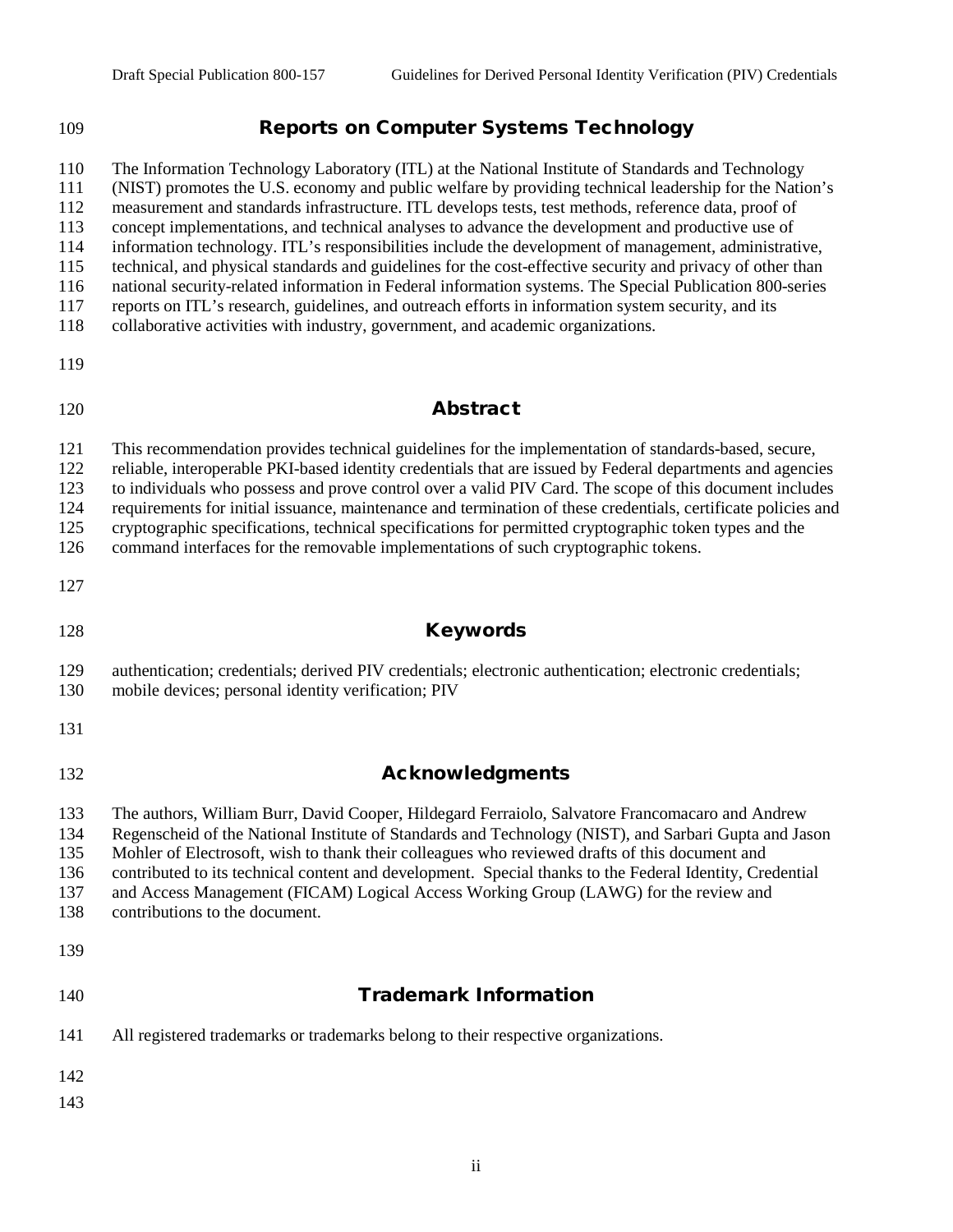| 144                                                         | <b>Table of Contents</b>                                                          |  |  |  |
|-------------------------------------------------------------|-----------------------------------------------------------------------------------|--|--|--|
| 145                                                         |                                                                                   |  |  |  |
| 146                                                         | 1.                                                                                |  |  |  |
| 147<br>148<br>149<br>150<br>151                             | 1.1<br>1.2<br>1.3<br>1.4<br>1.5                                                   |  |  |  |
| 152                                                         | 2.                                                                                |  |  |  |
| 153<br>154<br>155<br>156                                    | 2.1<br>2.2<br>2.3<br>2.4                                                          |  |  |  |
| 157                                                         | 3.                                                                                |  |  |  |
| 158<br>159<br>160<br>161<br>162<br>163<br>164<br>165<br>166 | 3.1<br>3.2<br>3.3<br>3.3.1<br>3.3.2<br>3.4<br>3.4.1<br>3.4.2                      |  |  |  |
| 167                                                         |                                                                                   |  |  |  |
| 168                                                         | Appendix B— Data Model and Interfaces for Removable (Non-Embedded) Hardware       |  |  |  |
| 169                                                         |                                                                                   |  |  |  |
| 170<br>171<br>172<br>173<br>174<br>175<br>176               | B.1<br>B.1.1<br>B.1.2<br>B.1.3<br>B.1.4<br>B.1.5<br>B.2                           |  |  |  |
| 177                                                         | Appendix C— Derived PIV Credentials in Relation to OMB Memoranda (Informative) 23 |  |  |  |
| 178                                                         |                                                                                   |  |  |  |
| 179                                                         |                                                                                   |  |  |  |
| 180<br>181<br>182                                           | <b>List of Tables</b>                                                             |  |  |  |
| 183                                                         |                                                                                   |  |  |  |
| 184                                                         |                                                                                   |  |  |  |

185 Table C-1 Token types and Relation to OMB's Electronic Authentication Guidelines .............................23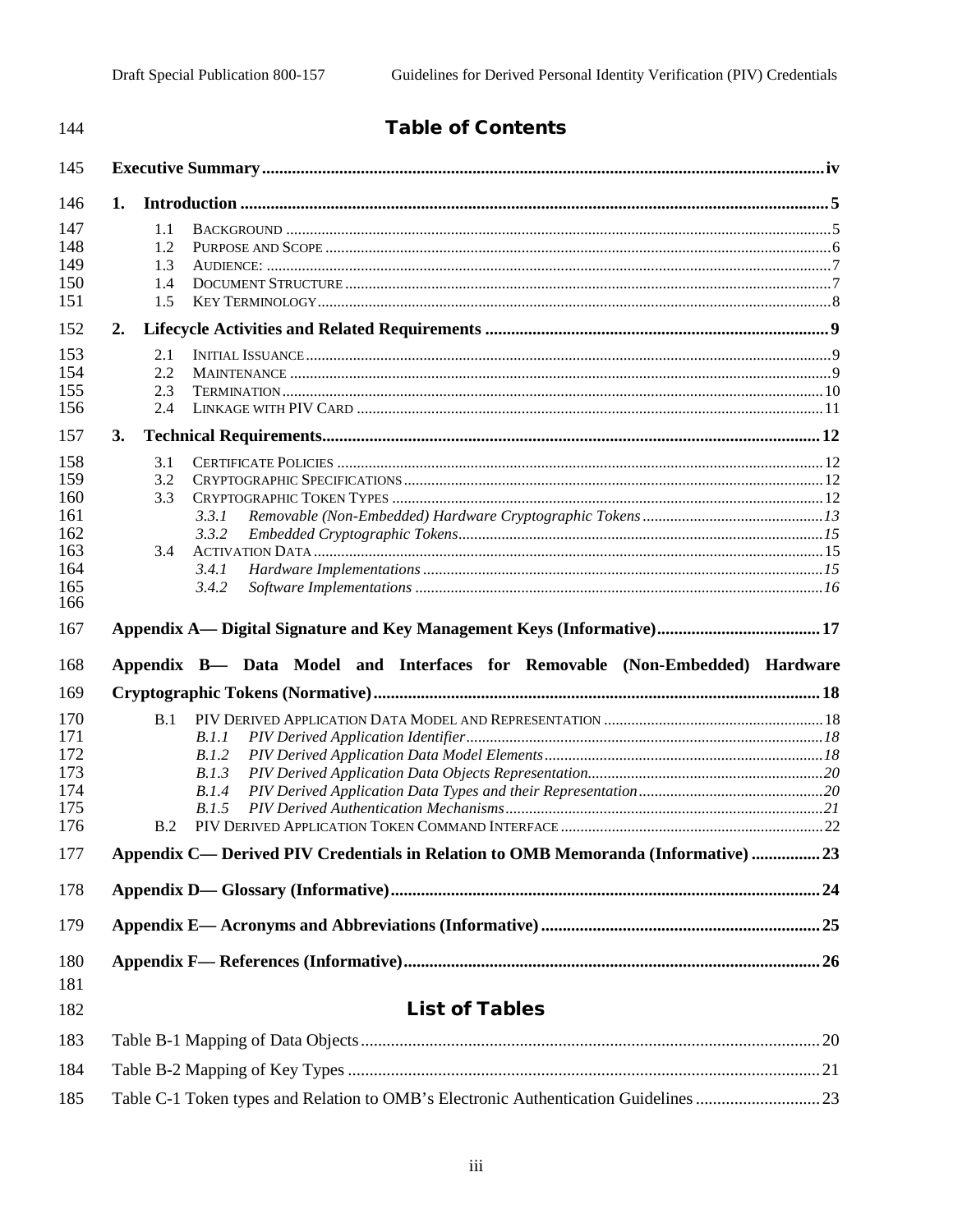#### **Executive Summary**

 The deployment of PIV Cards and their supporting infrastructure was initiated in 2004 by Homeland Security Presidential Directive-12 (HSPD-12) with a directive to eliminate the wide variations in the quality and security of authentication mechanisms used across Federal agencies. The mandate called for a common identification standard to promote interoperable authentication mechanisms at graduated levels of security based on the environment and the sensitivity of data. In response, the 2005 Federal Information Processing Standard (FIPS) 201 specified a common set of credentials in a smart card form factor, known as the Personal Identity Verification (PIV) Card, which is currently used government-wide, as intended, for both for physical access to government facilities and logical access to Federal information

- systems.
- At the time that FIPS 201 was first published, logical access was geared towards traditional computing
- devices (i.e., desktop and laptop computers) where the PIV Card provides common authentication
- mechanisms through integrated readers across the federal government. With the emergence of a newer
- 99 generation of computing devices and in particular with mobile devices,<sup>1</sup> the use of PIV Cards has proved
- challenging. Mobile devices lack the integrated smart card readers found in laptop and desktop
- computers and require separate card readers attached to devices to provide authentication services from
- the device. For some department and agencies, the use of PIV Cards and separate card readers is a
- practical solution for authentication from mobile devices. Other department and agencies may plan to take
- advantage of Near Field Communication (NFC) to communicate with the PIV Card from NFC-enabled mobile devices. These solutions are summarized in Section 1.1, *Background*, and provide the complete
- picture of mobile device PIV-enablement.
- SP 800-157 does not address use of the PIV Card with mobile devices, but instead provides an alternative
- to the PIV Card in cases in which it would be impractical to use the PIV Card. Instead of the PIV Card,
- SP 800-157 provides an alternative token, which can be implemented and deployed directly on mobile
- devices (such as smart phones and tablets). The PIV credential associated with this alternative token is
- called a Derived PIV Credential. The use of a different type of token greatly improves the usability of
- electronic authentication from mobile devices to remote IT resources.
- Derived PIV Credentials are based on the general concept of derived credential in SP 800-63-2, which
- leverages identity proofing and vetting results of current and valid credentials. When applied to PIV,
- identity proofing and vetting processes do not have to be repeated to issue a Derived PIV Credential.
- Instead, the user proves possession of a valid PIV Card to receive a Derived PIV Credential. To achieve
- interoperability with the PIV infrastructure and its applications, a Derived PIV Credential is a PKI
- [2](#page-7-1)18  $\qquad$  credential.<sup>2</sup>

<span id="page-7-0"></span> $<sup>1</sup>$  A mobile device, for the purpose of this document is a portable computing device that: (i) has a small form factor such that it</sup> can easily be carried by a single individual; (ii) is designed to operate without a physical connection (e.g., wirelessly transmit or receive information); (iii) possesses local, non-removable or removable data storage; and (iv) includes a self-contained power source. Mobile devices may also include voice communication capabilities, on-board sensors that allow the devices to capture information, and/or built-in features for synchronizing local data with remote locations. Examples include smart phones, tablets, and e-readers.

<span id="page-7-1"></span> While the PIV Card may be used as the basis for issuing other types of derived credentials, the issuance of these other credentials is outside the scope of this document. Only derived credentials issued in accordance with this document are considered to be PIV credentials.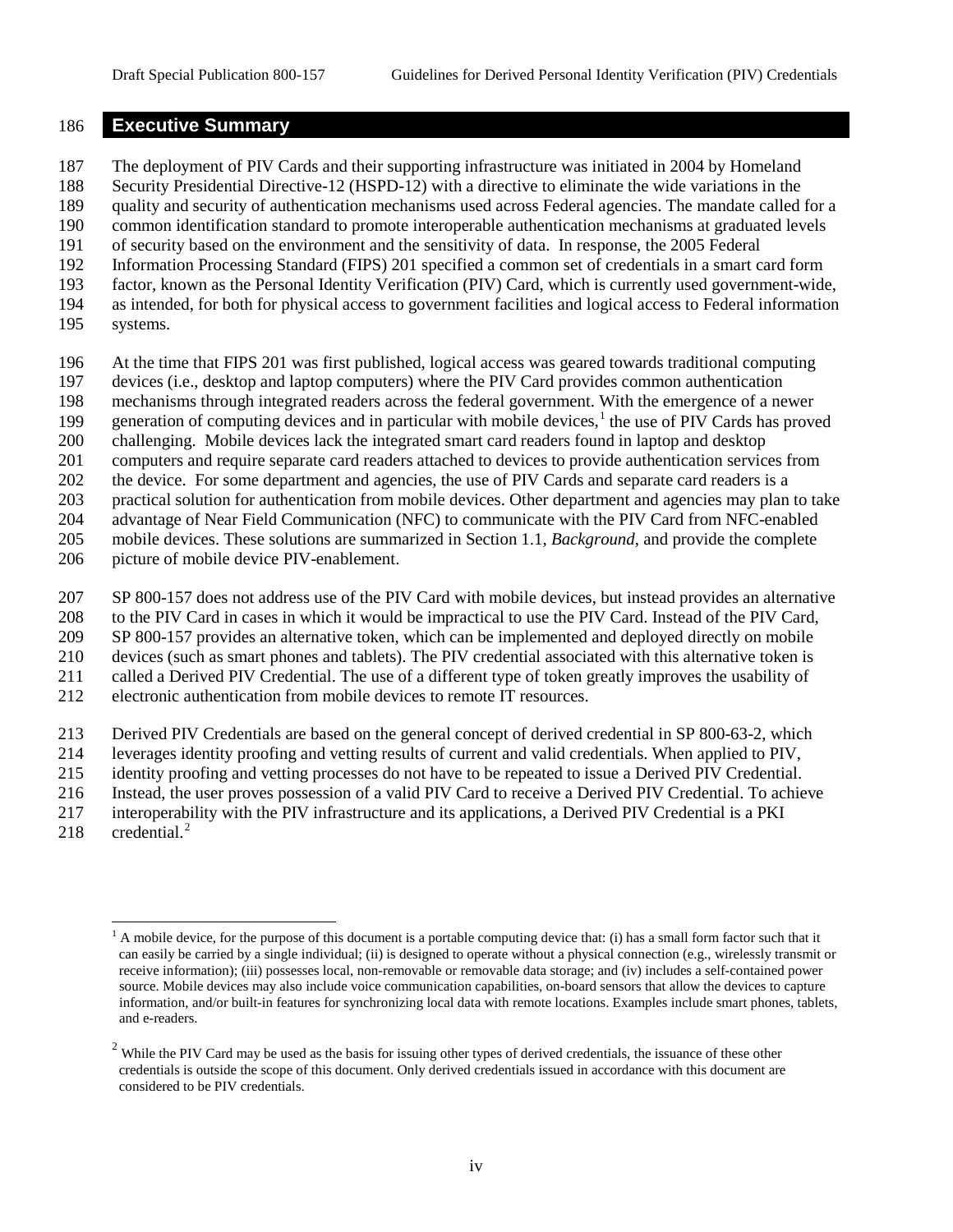#### 

#### **1. Introduction**

 FIPS 201 specifies a common set of identity credentials for the purpose of HSPD-12 in a smart card form factor, known as the Personal Identity Verification (PIV) Card. This publication is a companion document to FIPS 201 that specifies use of an additional common identity credential, a Derived PIV Credential, which is issued by a Federal department or agency and may be used with mobile devices where the use of a PIV Card is not practical. Consistent with the goals of HSPD-12, the Derived PIV Credential is designed to serve as a Federal government-wide standard for a secure and reliable identity credential that is interoperable across agencies.

## **1.1 Background**

FIPS 201 originally required that all PIV credentials and associated keys be stored in a PIV Card. While

the use of the PIV Card for electronic authentication works well with traditional desktop and laptop

computers, it is not optimized for mobile devices. In response to the growing use of mobile devices within

the Federal government, FIPS 201 was revised to permit the issuance of an additional, Derived PIV

Credential, for which the corresponding private key is stored in a cryptographic module with an

alternative form factor to the PIV Card. Derived PIV Credentials leverage the current investment in the

PIV infrastructure for electronic authentication and build upon the solid foundation of well-vetted and

trusted identity of the PIV cardholder -- achieving substantial cost savings by leveraging the identity-

proofing results that were already performed to issue PIV cards. This document provides the technical

guidelines for the implementation of Derived PIV Credentials.

The use of a Derived PIV Credential is one possible way to PIV-enable a mobile device. In other cases it

may be practical to use the PIV Card itself with the mobile device, using either the PIV Card's contact or

contactless interface, rather than issuing a Derived PIV Credential. Mobile devices are generally too

small to integrate smart card readers into the device itself, requiring alternative approaches for

communicating between the PIV Card and the mobile device. Some of these approaches are possible by

today's set of available products. Other, newer technologies are addressed by new guidelines in the

existing set of PIV Special Publications.

246 The current solution for PIV enablement directly uses PIV Cards with mobile devices through smart card

readers. This has the advantage of avoiding the additional time and expense required to issue and manage

Derived PIV Credentials. The approach requires smart card readers that are separate from, but attached to,

249 the mobile device itself. These readers interface with the mobile device over a wired interface (e.g., USB) or wireless interface. The use of PIV Cards with mobile devices is functionally similar to their use with

or wireless interface. The use of PIV Cards with mobile devices is functionally similar to their use with

laptop and desktop computers. It does not involve new or different requirements to communicate with the

PIV Card. Instead, the existing contact interface specifications of the PIV Card, as outlined in SP 800-73,

form the basis for these type of readers to communicate with the PIV Card.

Newer technology could take advantage of mobile devices that can directly communicate with and use

PIV Cards over a wireless interface using Near Field Communication (NFC). Similarly to the mobile

devices and attached reader scenario, the use of NFC technology also avoids the additional time and

expense required to issue and manage Derived PIV Credentials. NFC uses radio frequency to establish

communication between NFC-enabled devices. An NFC-enabled mobile device can interact with a PIV

Card over its contactless antenna at a very close range, allowing the mobile device to use the keys on the

PIV Card without a physical connection. The user would need to hold or place the card next to the

mobile device. Earlier PIV specifications did not allow the use of certain keys over the contactless

interface, as existing technologies and standards did not support a secure channel between the smart card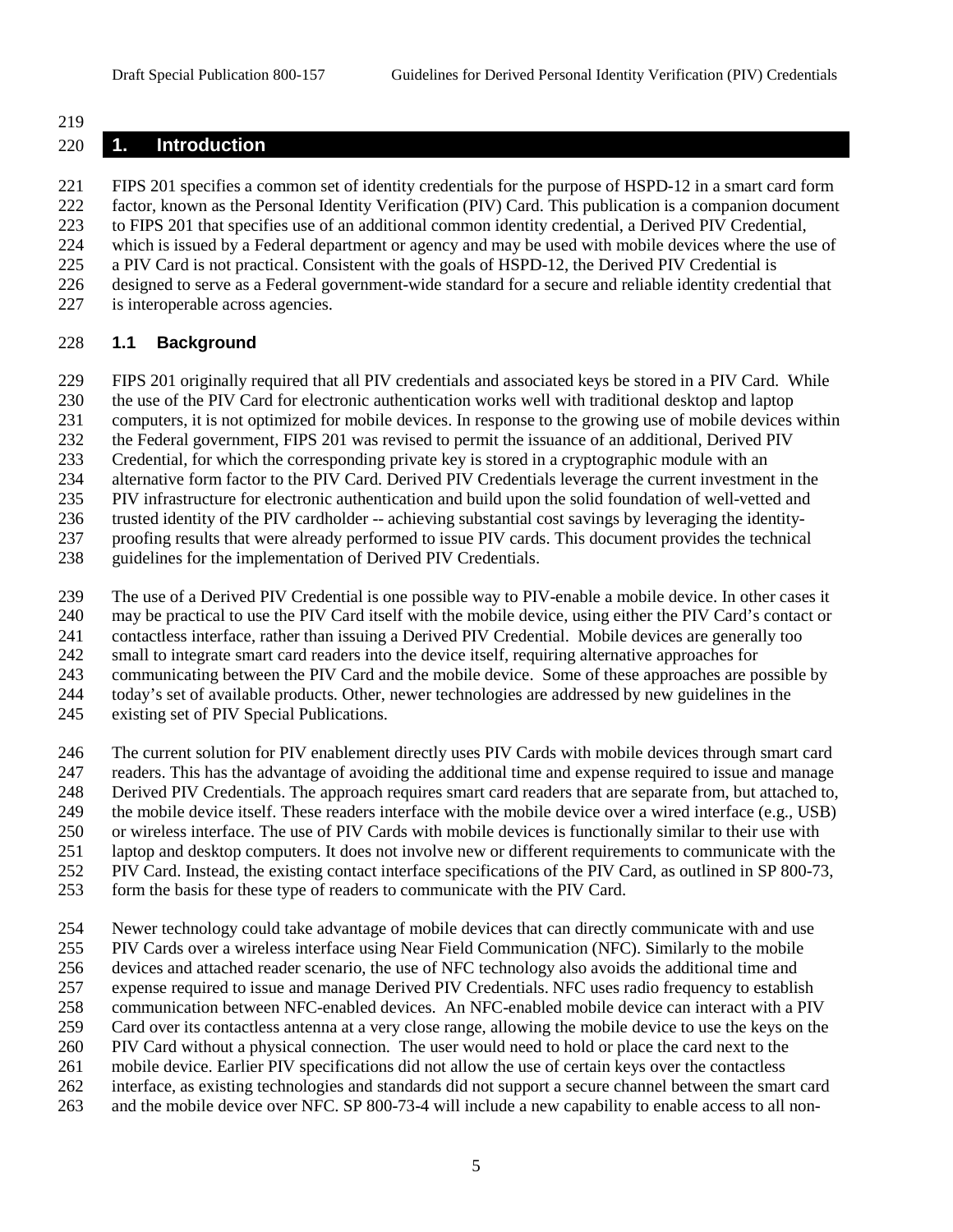card-management functionalities of the PIV Card over a secure wireless channel using the virtual contact interface (VCI).

#### **1.2 Purpose and Scope**

<span id="page-9-1"></span><span id="page-9-0"></span>

 This document provides guidelines for cases in which the use of PIV Cards with mobile devices, using either contact card readers or NFC, is deemed impracticable. This guideline specifies the use of tokens with alternative form factors to the PIV Card that may be inserted into mobile devices, such as microSD tokens, USB tokens, Universal Integrated Circuit Cards (UICC, the new generation of SIM cards), or that are embedded in the mobile device. The embedded tokens may be either hardware or software cryptographic modules. The use of tokens with alternative form factors greatly improves the usability of electronic authentication from mobile devices to remote IT resources, while at the same time maintaining the goals of HSPD-12 for common identification that is secure, reliable and interoperable government-wide.

- The scope of the Derived PIV Credential is to provide PIV-enabled authentication services on the mobile device to authenticate the credential holder to remote systems as illustrated in [Figure 1-1.](#page-9-0)
- To achieve interoperability with the PIV infrastructure and its applications, public key infrastructure
- (PKI) technology has been selected as the basis for the Derived PIV Credential. The PKI based Derived
- 280 PIV Credentials specified in this document are issued at levels of assurance (LOA) [3](#page-9-1) and  $4<sup>3</sup>$



<sup>[</sup>M0404] provides a foundation for four levels of assurance (LOA) for electronic authentication. [SP800-63] provides guidance and technical requirements for electronic authentication solutions at each of the four levels of assurance.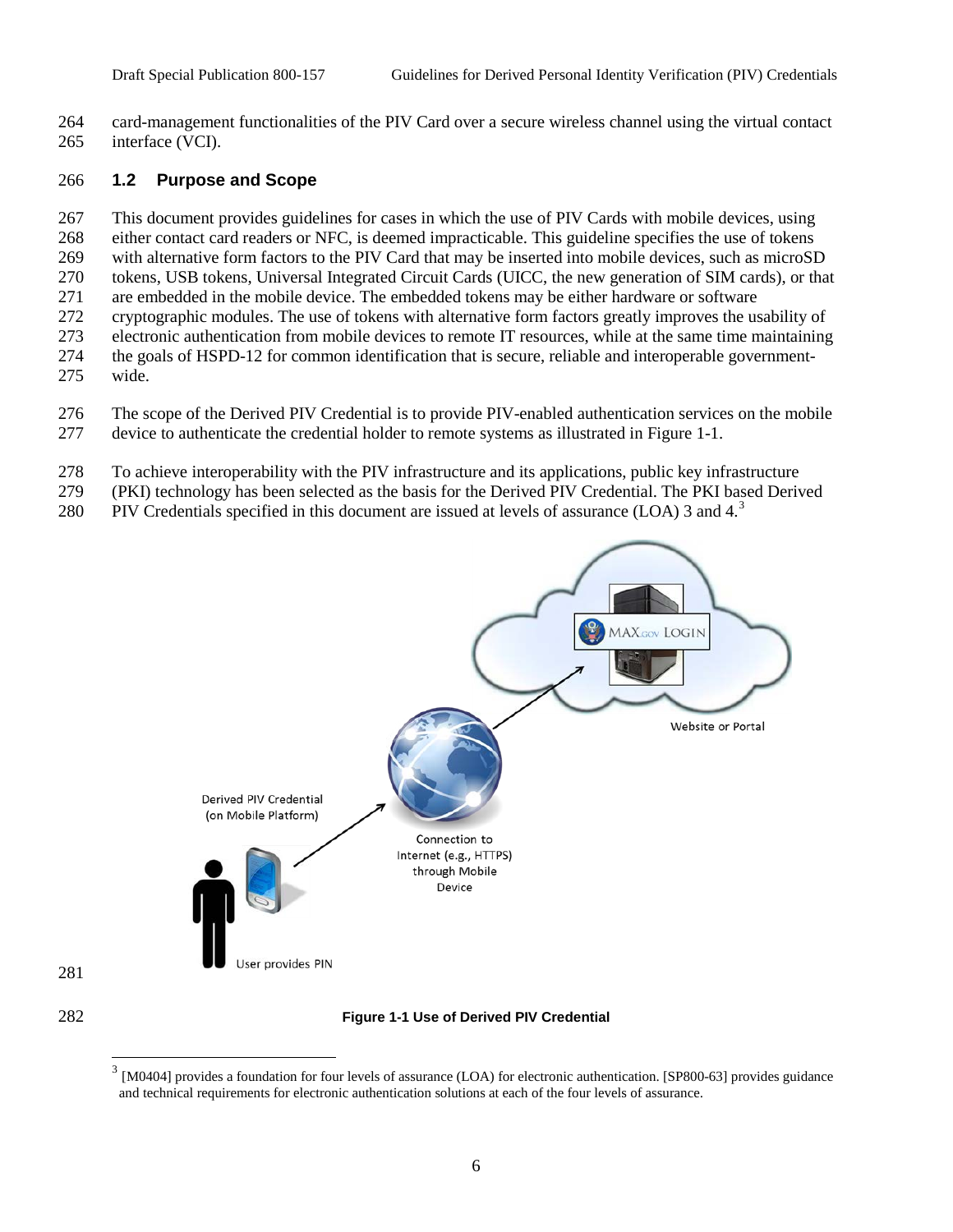Derived PIV Credentials are based on the general concept of derived credential in SP 800-63, which

- leverages identity proofing and vetting results of current and valid credentials. When applied to PIV,
- identity proofing and vetting processes do not have to be repeated to issue a Derived PIV Credential. Instead, the user proves possession of a valid PIV Card to receive a Derived PIV Credential. The Derived

PIV Credential is a PIV Derived Authentication certificate, which is an X.509 public key certificate that

has been issued in accordance with the requirements of this document and the *X.509 Certificate Policy for* 

*the U.S. Federal PKI Common Policy Framework* [COMMON]. While the PIV Card may be used as the

- basis for issuing other types of derived credentials, the issuance of these other credentials is outside the
- scope of this document. Only derived credentials issued in accordance with this document are considered
- to be Derived PIV credentials.
- The document provides the technical guidelines on:
- Three primary lifecycle activities for the Derived PIV Credential initial issuance, maintenance and termination – and the requirements for each activity to ensure security; and
- Technical requirements for the Derived PIV Credential including certificate policies, cryptographic specifications, types of cryptographic implementation that are permitted and mechanisms for activation and use of the credential.

 The publication also includes an informative annex that provides recommendations for the inclusion of digital signature and key management keys on mobile devices.

### **1.3 Audience:**

 This document is targeted at software developers and others who will be responsible for procuring, designing, implementing, and managing deployments of Derived PIV Credentials for mobile devices.

### **1.4 Document Structure**

- The structure of the rest of this document is as follows:
- Section 2 describes Derived PIV Credential lifecycle activities and related requirements. This section is *normative*.
- Section 3 describes the technical requirements for implementing Derived PIV Credentials. This section is *normative*.
- Appendix A contains guidance on digital signature and key management keys. This appendix is *informative*.
- Appendix B provides detailed interface requirements for the removable hardware implementations. This appendix is *normative* for implementation of Derived PIV on removable (non-embedded) hardware cryptographic tokens.
- Appendix C summarizes the association of the Derived PIV Credentials' token types with the electronic authentication policies in OMB memoranda M-06-16 and M-07-16. This appendix is *informative*.
- Appendix D contains a glossary defining selected terms from this document. This appendix is *informative*.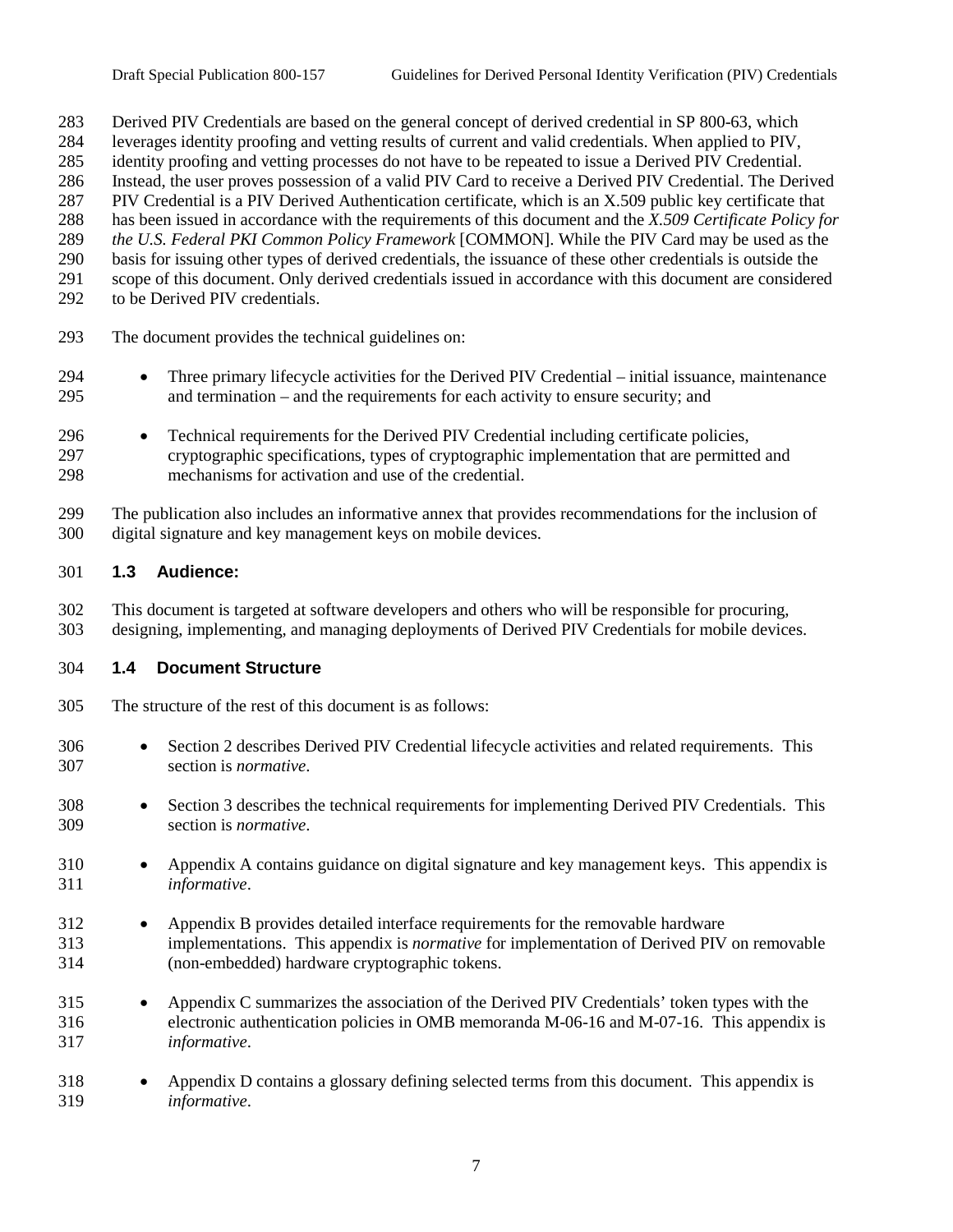- Appendix E defines acronyms and other abbreviations used in this document. This appendix is *informative*.
- Appendix F provides a list of references for this document. This appendix is *informative*.

### **1.5 Key Terminology**

- Certain key PIV terms have assigned meanings within the context of this document. The term "PIV
- Cardholder" refers to a person who possesses a valid PIV Card, regardless of whether they have been
- issued a Derived PIV Credential. The term "Applicant" refers to a PIV Cardholder who is pending
- issuance of a Derived PIV Credential, and the term "Subscriber" refers to a PIV Cardholder who has
- already been issued a Derived PIV Credential.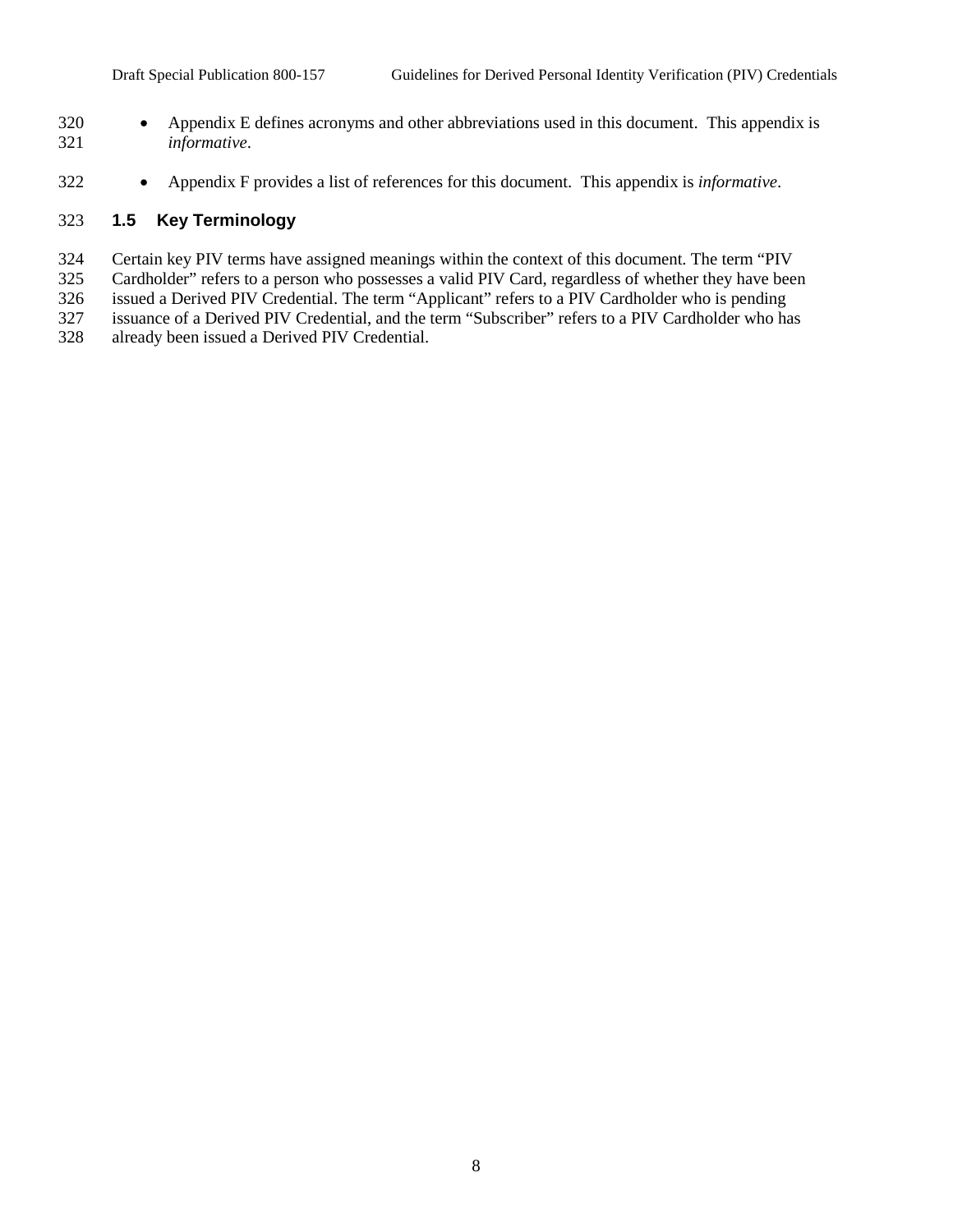## **2. Lifecycle Activities and Related Requirements**

The lifecycle activities (phases) for a Derived PIV Credential are initial issuance, maintenance, and

- termination. This section describes these lifecycle activities and provides requirements and
- recommendations as appropriate.
- Issuers of Derived PIV Credentials must document the process for each of the lifecycle activities
- described below. In accordance with [HSPD-12], the reliability of the Derived PIV Credential issuer shall
- be established through an official accreditation process. The process, as outlined in [SP800-79], shall
- include an independent (third-party) assessment.

## **2.1 Initial Issuance**

 The initial issuance activity deals with the identification of an Applicant and the issuance of the Derived PIV Credential and other related data.

- A Derived PIV Credential shall be issued following verification of the Applicant's identity using the PIV
- Authentication key on his or her existing PIV Card. The PIV Authentication certificate shall be validated
- as being active and not revoked prior to issuance of a Derived PIV Credential, and the Applicant must
- demonstrate possession and control of the related PIV Card via the PKI-AUTH authentication mechanism
- as per section 6.2.3.1 of [FIPS 201]. The revocation status of the Applicant's PIV Authentication
- certificate shall be rechecked seven (7) calendar days following issuance of the Derived PIV Credential –
- this step protects against the use of a compromised PIV Card to obtain a Derived PIV Credential.
- Derived PIV Credentials can be issued at identity assurance levels three or four (LOA-3 or LOA-4). The credential resides on a hardware or software security token as illustrated in Table C-1.
- An LOA-3 Derived PIV Credential may be issued remotely or in person in accordance with [SP800-63].
- If the credential is issued over an electronic session, all communications shall be authenticated and
- protected from modification (e.g., using TLS), and encryption shall be used, if necessary, to protect the
- confidentiality of any private or secret data. Moreover, if the issuance process involves two or more
- electronic transactions, the Applicant must identify himself/herself in each new encounter by presenting a
- temporary secret that was issued in a previous transaction, as described in Section 5.3.1 of [SP800-63].
- An LOA-4 Derived PIV Credential shall be issued in person, in accordance with [SP800-63], and the
- Applicant shall identify himself/herself using a biometric sample that can be verified against the
- Applicant's PIV Card. If there are two or more transactions during the issuance process, the Applicant
- shall identify himself/herself using a biometric sample that can either be verified against the PIV Card or
- against a biometric that was recorded in a previous transaction. The issuer shall retain for future reference
- the biometric sample used to validate the Applicant.
- It may be noted that this guideline doesn't preclude the issuance of multiple Derived PIV Credentials to
- the same Applicant on the basis of the same PIV Card. Issuing several Derived PIV Credentials to an individual, however, could increase the risk that one of the tokens will be lost/stolen without the loss
- being reported, or that the subscriber will inappropriately provide one of the tokens to someone else.

## **2.2 Maintenance**

- Derived PIV Credentials may require typical maintenance activities applicable to asymmetric
- cryptographic credentials these include rekey, modification, and revocation. These operations may be
- performed either remotely or in-person and shall be performed in accordance with the certificate policy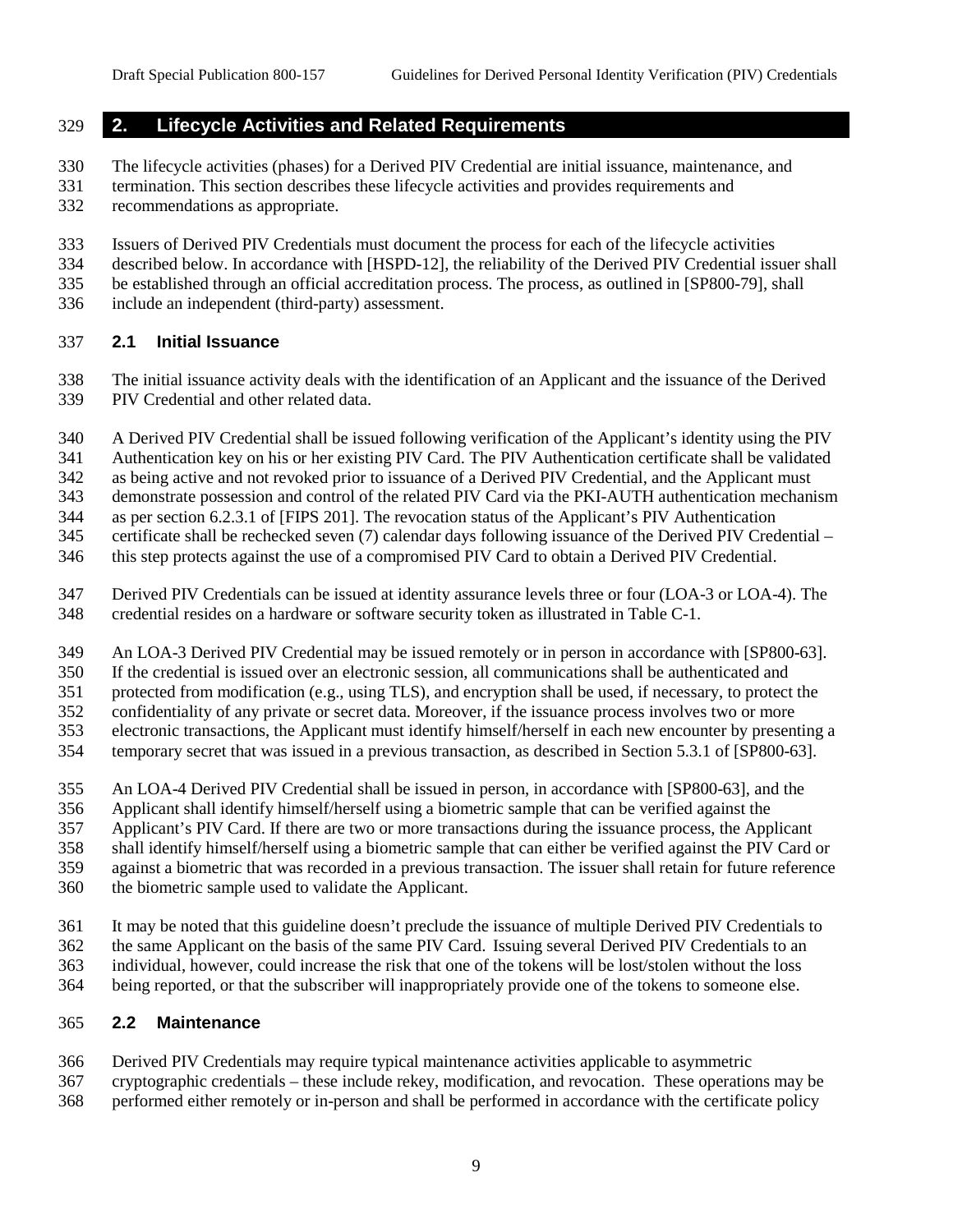under which the PIV Derived Authentication certificate is issued. When certificate re-key or modification is performed remotely for an LOA-4 Derived PIV Credential, the following shall apply:

- + Communication between the issuer and the cryptographic module in which the PIV Derived Authentication private key is stored shall occur only over mutually authenticated secure sessions between tested and validated cryptographic modules.
- + Data transmitted between the issuer and the cryptographic module in which the PIV Derived Authentication private key is stored shall be encrypted and contain data integrity checks.
- The initial issuance process shall be followed for:
- 1) re-key of an expired or compromised Derived PIV credential or
- 2) re-key of a Derived PIV Credential at LOA-4 to a new hardware token.
- If the token corresponding to the Derived PIV Credential is lost, stolen, damaged or compromised, the

 PIV Derived Authentication certificate shall be revoked in accordance with the underlying certificate 381 policy.  $4 \times 10^{-4}$ 

The Derived PIV Credential is unaffected by loss, theft or damage to the Subscriber's PIV Card.<sup>[5](#page-13-1)</sup> The

ability to use the Derived PIV Credential is especially useful in such circumstances because the PIV Card

is unavailable, yet the Subscriber is able to use the Derived PIV Credential to gain logical access to

remote Federally controlled information systems from his/her mobile device. Similarly, the Derived PIV

Credential is unaffected by the revocation of the PIV Authentication certificate. Some maintenance

activities for the subscriber's PIV Card may trigger corresponding maintenance activities for the Derived

- PIV Credential. For example, if the subscriber's PIV Card is reissued as a result of the Subscriber's name
- change, a new PIV Derived Authentication certificate with the new name may also need to be issued.

### **2.3 Termination**

A Derived PIV Credential shall be terminated when the department or agency that issued the credential

determines that the Subscriber is no longer eligible to have a PIV Card (i.e., PIV Card is terminated<sup>[6](#page-13-2)</sup>). A

Derived PIV Credential may also be terminated when the department or agency that issued the credential

determines that the Subscriber no longer requires a derived credential, even if the Subscriber's PIV Card

is not being terminated. The latter may happen, for example, when the Subscriber's role in the agency

changes such that he/she no longer has the need to access agency resources from a mobile device using a

Derived PIV Credential.

If the PIV Derived Authentication private key was created and stored on a hardware cryptographic token

that does not permit the user to export the private key, then termination of the Derived PIV Credential

may be performed by either: 1) collecting and either zeroizing the private key or destroying the token or

2) revoking the PIV Derived Authentication certificate. In all other cases, termination shall be performed

<span id="page-13-0"></span>by revoking the PIV Derived Authentication certificate.

<sup>&</sup>lt;sup>4</sup> Recovering from a mobile device computer security incident [SP 800-61] may also require revoking the PIV Derived Authentication certificate.

<span id="page-13-1"></span><sup>&</sup>lt;sup>5</sup> In the case of a lost or stolen PIV Card there is the risk that the PIV Card could be used to obtain a fraudulently issued Derived PIV Credential. If the issuer of the PIV Card also issues Derived PIV Credentials then when a PIV Card is reported lost or stolen the issuer should investigate whether any fraudulent Derived PIV Credentials might have been issued.

<span id="page-13-2"></span>[FIPS201] provides a list of circumstances that require PIV Card termination.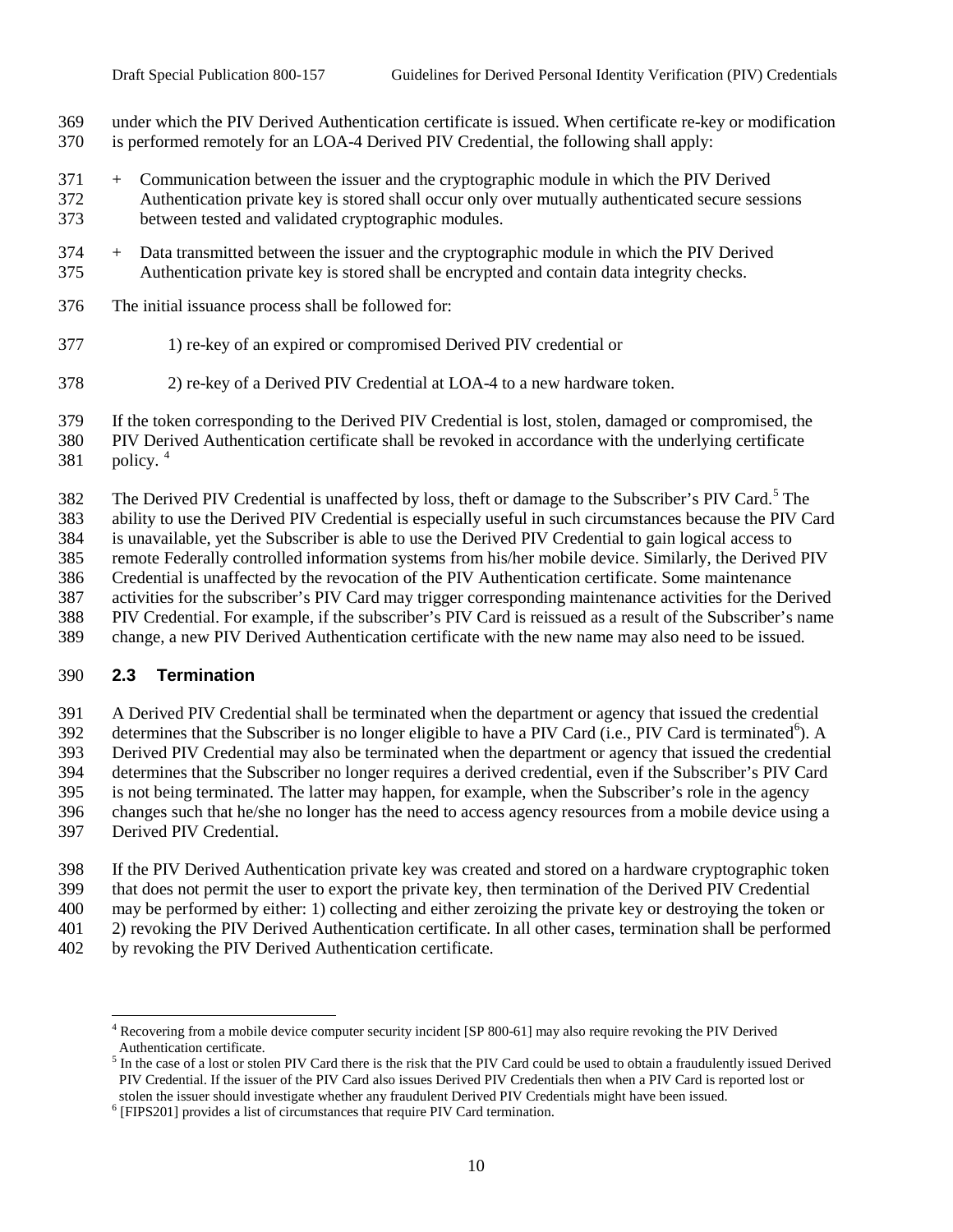#### **2.4 Linkage with PIV Card**

 The issuer of the Derived PIV Credential shall implement a process that maintains a link between the Subscriber's PIV Card and the Derived PIV Credential to enable the issuer of the latter credential to track the status of the PIV Card in order to perform timely maintenance and termination activities in response to changes in the status of the PIV Card.

The issuer of the Derived PIV Credential shall not solely rely on tracking the revocation status of the PIV

Authentication certificate as a means of tracking the termination status of the PIV Card. This is because

 there are scenarios where the card's PIV Authentication certificate is not revoked even though the PIV Card has been terminated. This may happen, for example, when a terminated PIV Card is collected and

either zeroized or destroyed by an agency – in this case, in accordance with [FIPS201], the corresponding

PIV Authentication certificate does not need to be revoked.

 Additional methods must be employed for maintaining a linkage between the current PIV Card and the corresponding Derived PIV Credential. Some example mechanisms to maintain this linkage are listed below – however, any other mechanism that meets the above requirements is also acceptable.

- If the Derived PIV Credential is issued by the same agency that issued the Subscriber's PIV Card, the linkage between the two credentials may be maintained through the common Identity Management System (IDMS) database implemented by the issuing agency.
- When the issuer of the Derived PIV Credential is different from the PIV Card Issuer, the following mechanisms may be applied:
- 422 o The Backend Attribute Exchange [BAE] can be queried for the termination status of the 423 PIV Card, if an attribute providing this information is defined and the issuer of the PIV PIV Card, if an attribute providing this information is defined and the issuer of the PIV Card maintains this attribute for the Subscriber.
- 425 o The issuer of the PIV Card maintains a list of corresponding Derived PIV Credential<br>426 sisuers and sends notification to the latter set when the PIV Card is terminated. issuers and sends notification to the latter set when the PIV Card is terminated.
- 427 **o** If a Uniform Reliability and Revocation Service (URRS) is implemented in accordance<br>428 with Section 3.7 of INISTIR78171, the issuer of a Derived PIV Credential may obtain with Section 3.7 of [NISTIR7817], the issuer of a Derived PIV Credential may obtain termination status of the Subscriber's PIV Card through the URRS.
- The linkage between the Derived PIV Credential and the Subscriber's PIV Card shall be updated when
- the Subscriber obtains a new PIV Card (e.g., the Subscriber obtains a replacement PIV Card after
- compromise of the original PIV Card).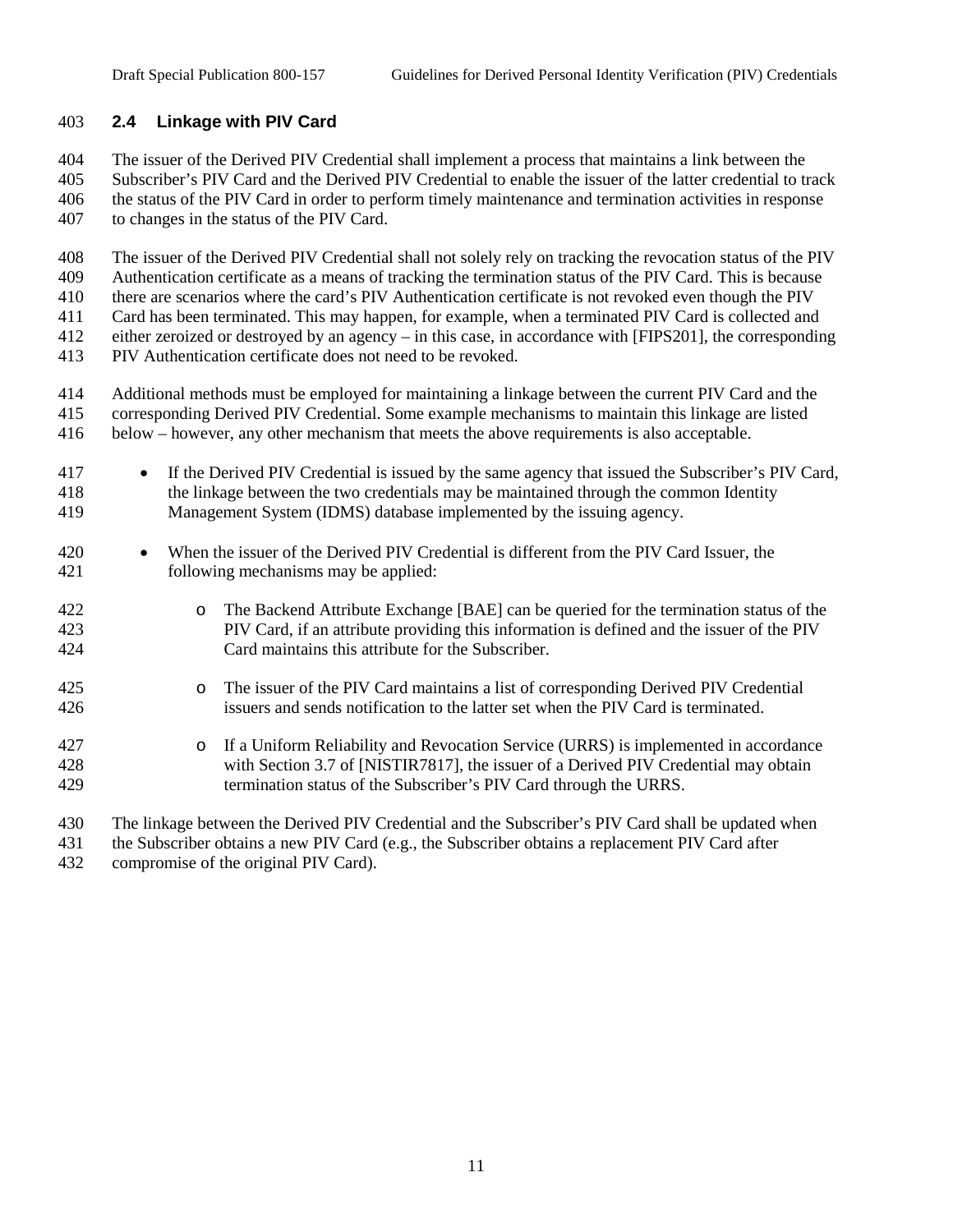#### **3. Technical Requirements**

This section describes technical requirements related to Derived PIV Credentials and their tokens.

#### **3.1 Certificate Policies**

PIV Derived Authentication certificates shall be issued under either the id-fpki-common-pivAuth-

derived-hardware (LOA-4) or the id-fpki-common-pivAuth-derived (LOA-3) policy of the *X.509* 

*Certificate Policy for the U.S. Federal PKI Common Policy Framework* [COMMON]. A Derived PIV

Credential shall be deemed to satisfy e-Authentication LOA-4 if it is issued in conformance with the id-

fpki-common-pivAuth-derived-hardware certificate policy, and e-Authentication LOA-3 if it is issued in

conformance with the id-fpki-common-pivAuth-derived certificate policy.

 The PIV Derived Authentication certificate shall comply with *Worksheet 10: PIV Derived Authentication Certificate Profile* in [PROF].

The expiration date of the PIV Derived Authentication certificate is based on the certificate policy of the

 issuer and need not be related to the expiration date of the PIV Authentication certificate or the expiration of the PIV Card.

### **3.2 Cryptographic Specifications**

 The cryptographic algorithm and key size requirements for the PIV Derived Authentication certificate and private key are the same as the requirements for the PIV Authentication certificate and private key, as specified in [SP800-78].

For PIV Derived Authentication certificates issued under id-fpki-common-pivAuth-derived-hardware, the

PIV Derived Authentication key pair shall be generated within a hardware cryptographic module that has

been validated to [FIPS140] Level 2 or higher that provides Level 3 physical security to protect the PIV

Derived Authentication private key while in storage and that does not permit exportation of the private

key.

For PIV Derived Authentication certificates issued under id-fpki-common-pivAuth-derived, the PIV

Derived Authentication key pair shall be generated within a cryptographic module that has been validated

to [FIPS140] Level 1 or higher.

### **3.3 Cryptographic Token Types**

The Derived PIV Credentials and their corresponding private keys may be used in a variety of

cryptographic tokens available for use on mobile devices. These tokens may be hardware or software-

only implementations.

Hardware tokens may either be removable or embedded within a mobile device. Three kinds of

removable hardware tokens are specified, each with well-defined physical and logical interfaces, to

facilitate token portability between mobile devices in a manner analogous to PIV Card interchangeability.

Embedded hardware tokens are not removable from the mobile device, and may be accessed by software

using the native cryptographic interface of the mobile device; however, nothing here is intended to either

require or prohibit emulation of PIV Card or the removable token software interface. Similar rules apply

to embedded software tokens; nothing here is intended to either require or prohibit the emulation of the

software interfaces to PIV Cards or other removable tokens.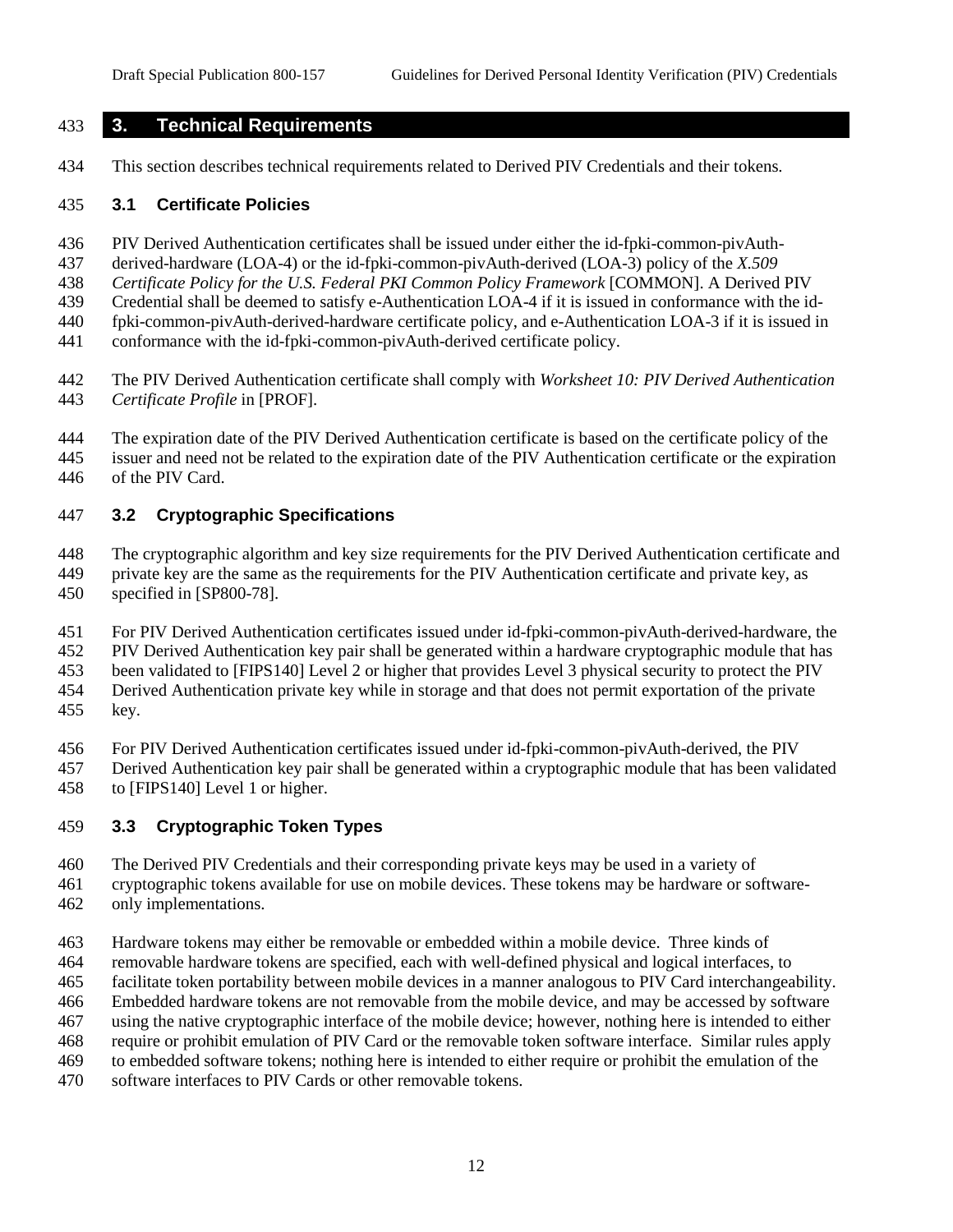- Although software tokens are considered embedded tokens for this reason, as a practical matter it will
- often be impossible to prevent users from making copies of software tokens or porting them to other
- devices.
- The cryptographic tokens permitted for Derived PIV Credentials are described in the subsections below.

## **3.3.1 Removable (Non-Embedded) Hardware Cryptographic Tokens**

This section provides requirements for implementations where the PIV Derived Authentication private

key resides in a hardware cryptographic module (or token) that can be removed from the mobile device.

In such cases, a *PIV Derived Application*, as defined in Appendix B, shall be implemented on the

 hardware cryptographic token. When the removable hardware cryptographic module supports multiple 480 security domains<sup>[7](#page-16-0)</sup> managed by independent issuers, the PIV Derived Application shall be implemented in

a security domain that is separate from other security domains, dedicated to the Derived PIV Credential,

- and under the explicit control of the issuing agency.
- The permitted types of removable hardware cryptographic tokens are described in the following
- subsections. Each token type is a standards-based hardware form-factor that supports compatibility and
- portability across a variety of mobile computing devices. In each case, the form-factor supports a secure
- element (SE), a tamper resistant cryptographic component that provides security and confidentiality.
- The Application Protocol Data Units (APDUs) for the PIV Derived Application command interface (as
- defined in Appendix B) are transported to the secure element within each form-factor over a standardized
- transport protocol appropriate for that form factor. Further details of the required transport protocols are
- provided below.
- As described in Appendix B, the PIV Derived Application may include digital signature and key management private keys and their corresponding certificates in addition to the Derived PIV Credential.

## **3.3.1.1 SD Card with Cryptographic Module**

 A Secure Digital (SD) Card is a non-volatile memory card format for use in portable devices such as mobile phones and tablet computers. The SD format is available in three different sizes – the original size, the "mini" size, and the "micro" size. While any size is permissible for Derived PIV Credential issuance, the microSD form factor is more likely to be available for use within a mobile device.

A PIV Derived Application may reside on SD Card implementations that include an on-board secure

- element or security system. An example of a security system is an implementation of the smartSD
- standard, which describes a smart card element within an SD memory card.
- The secure element used for the PIV Derived Application shall support the Advanced Security SD
- (ASSD) Extension Simplified Specification [ASSD-EXT] to interface with the card commands specified
- in Appendix B of this document. [ASSD-EXT] serves as an extension to the SD Card Physical Layer
- <span id="page-16-0"></span>Specification and provides all of the definitions required to transport security system specific command

 $<sup>7</sup>$  A security domain is a protected area on a smart card. To this security domain are assigned applications, which can use</sup> cryptographic services it offers. By default only the security domain of the card issuer exists on a card. If another institution wants its own security domain, e.g., for having its own secure application environment or managing its own applications, such a domain can be created with the help of the card issuer. Institutions managing their own applications are also referred to as application providers. A controlling authority security domain, that is optionally present, offers a confidential personalization service to authenticated application providers.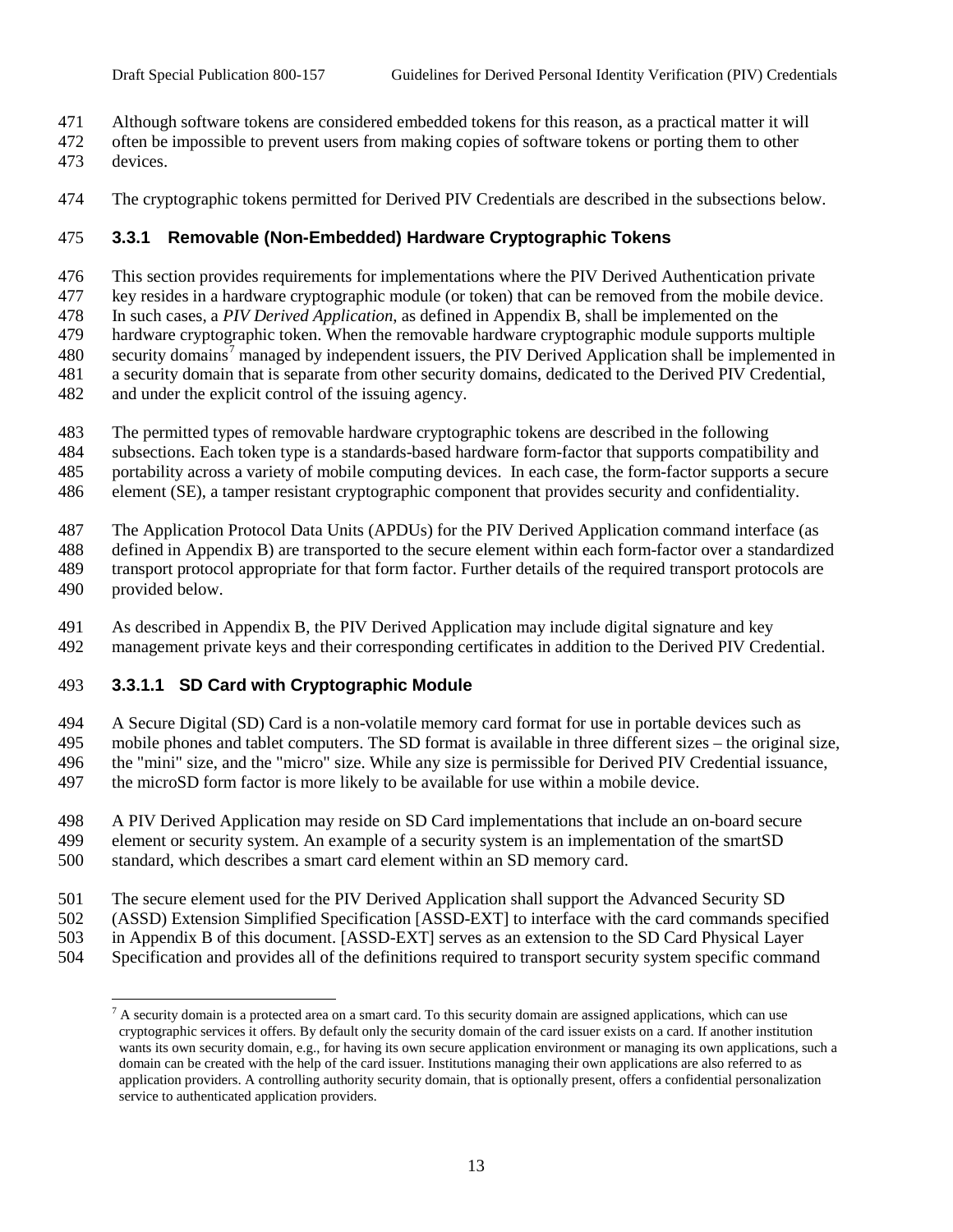- packets from the ASSD enabled host (such as a mobile device) to the ASSD-enabled secure element and vice versa.
- For use as a transport mechanism for APDUs, [ASSD-EXT] is constrained/profiled as below to promote interoperability between mobile devices and token implementations:
- 509 The commands for the PIV Derived Application shall be transported only in ASSD mode.
- Only the [ASSD-EXT] command transfer protocol is supported for interoperable use. The secure data transfer commands are not relevant for PIV Derived Application use.
- 512 A secure commands sequence composed of a WRITE\_SEC\_CMD command in cmd-mode shall always be followed by a READ\_SEC\_CMD command to retrieve the response to the command.
- 514 The WRITE SEC CMD shall be implemented only in blocking mode to ensure that there is no interleaving of commands.

#### **3.3.1.2 UICC with Cryptographic Module**

- The Universal Integrated Circuit Card (UICC) configuration is based on the GlobalPlatform Card
- Specification v2.2.1 [GP-SPEC]. The UICC configuration standardizes a minimum level of
- interoperability for mobile products that support remote application management via over-the-air (OTA)
- mechanisms. UICC represents a new generation Subscriber Identity Module (SIM) card.
- The UICC includes storage and processing, as well as input/output capabilities. Unlike the SIM card, the
- UICC can also support a variety of other applications and services and multiple security domains. [GP-A]
- defines a mechanism for an application provider to manage (i.e., load, install and personalize) its
- application in a confidential manner while using a third party communication network. The PIV Derived
- Application shall be implemented in a security domain that is separate from other security domains,
- dedicated to the Derived PIV Credential, and under the explicit control of the issuing agency.

 A UICC is a secure element, which may be capable of hosting a PIV Derived Application. A UICC used to host a Derived PIV Credential shall implement the GlobalPlatform Card Secure Element Configuration v1.0 [GP-SE].

- **3.3.1.3 USB Token with Cryptographic Module**
- A Universal Serial Bus (USB) token is a device that plugs into the USB port on various IT computing
- platforms, including mobile devices. USB tokens typically include onboard storage and may also include
- cryptographic processing capabilities (e.g., cryptographic mechanisms to verify the identity of users).
- USB token implementations that contain an integrated secure element (an Integrated Circuit Card or ICC)
- are suitable for issuance of Derived PIV Credentials. Such implementations are called Chip Card
- Interface Devices (CCID) and shall comply with the Universal Serial Bus Device Class: Smart Card
- CCID Specification for Integrated Circuit(s) Cards Interface Devices Specification [CCIDSPEC].
- The APDUs for the PIV Derived Application (as specified in Appendix B) shall be transported to the
- secure element using the Bulk-Out command pipe and the responses shall be received from the secure
- element using the Bulk-In command pipe.
- USB tokens with cryptographic modules that support a PIV Derived Application shall also be compliant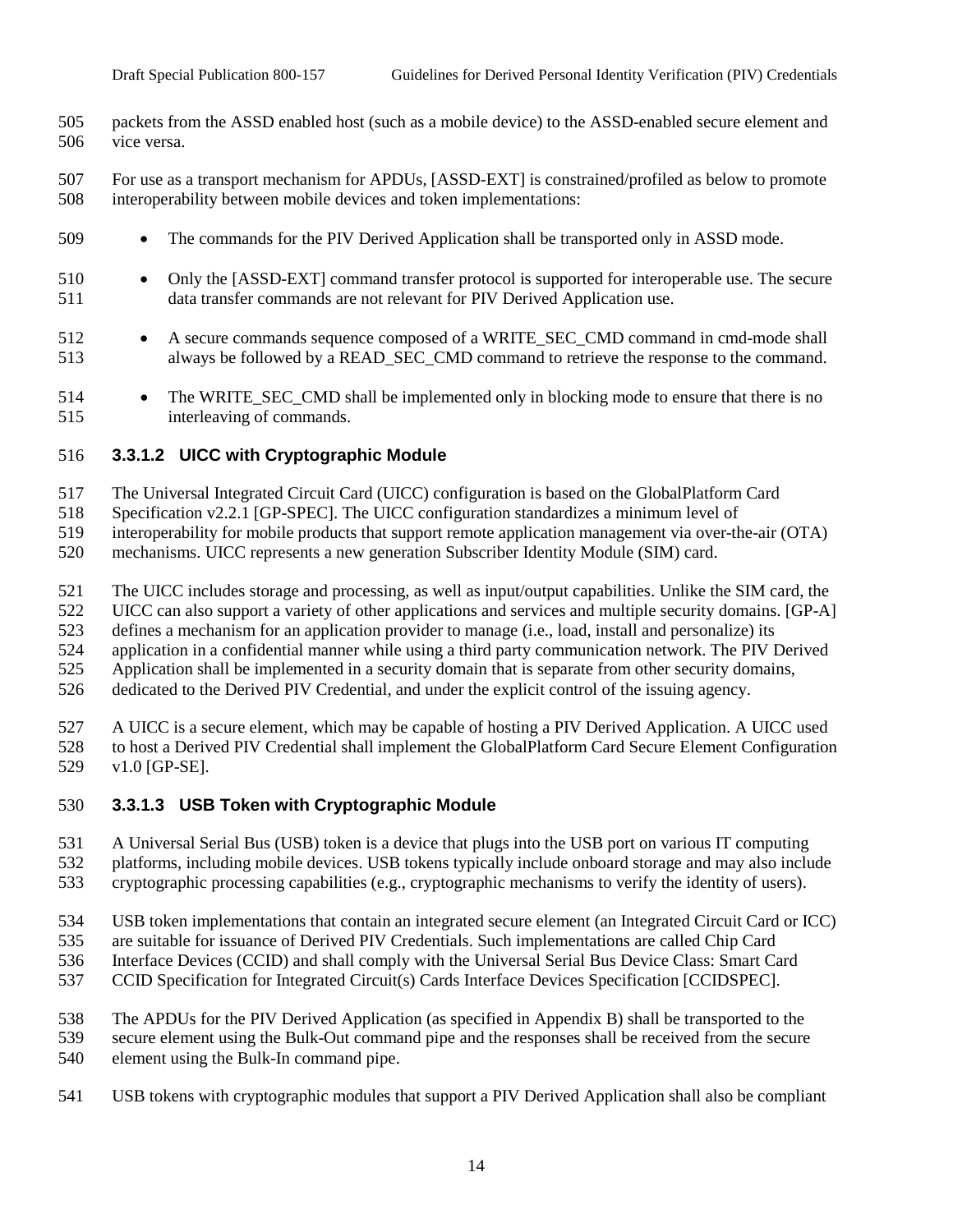- with the specifications in [SP800-96] for APDU support for contact card readers.
- The requirements for the Application Programming Interface (API) for PIV Derived Application
- implementations are beyond the scope of this document.

## **3.3.2 Embedded Cryptographic Tokens**

A Derived PIV Credential and its associated private key may be used in cryptographic modules that are

 embedded within mobile devices. These modules may either be in the form of a hardware cryptographic module that is a component of the mobile device or in the form of a software cryptographic module that

runs on the device. The cryptographic module shall satisfy the requirements in Section 3.2 for either

certificates issued under id-fpki-common-pivAuth-derived-hardware or id-fpki-common-pivAuth-derived.

As described in Appendix A, these same cryptographic modules may also hold other keys, such as digital

signature and key management private keys and their corresponding certificates.

## **3.4 Activation Data**

 The Subscriber shall be authenticated to the cryptographic token before the private key corresponding to the Derived PIV Credential can be used. The subsections below include requirements on activation data

establishment and reset for hardware as well as software implementations of the Derived PIV Credential.

## **3.4.1 Hardware Implementations**

When the private key corresponding to the Derived PIV Credential is stored in a (removable or

embedded) hardware cryptographic module, Personal Identification Number based (PIN-based)

Subscriber activation shall be implemented. The PIN should not be easily guessable or otherwise

individually identifiable in nature (e.g., part of a Social Security Number, phone number). The required

PIN length shall be a minimum of six bytes.

 At LoA-4, the hardware cryptographic module shall include a mechanism to block use of the PIV Derived Authentication private key after a number of consecutive failed authentication attempts as stipulated by 565 the department or agency.<sup>[8](#page-18-0)</sup> When required, PIN reset may be performed as described below.

 The PIN may need to be reset if the Subscriber has forgotten the PIN or if PIN-lockout has occurred following repeated use of invalid PINs. PIN reset may be performed at the issuer's facility, at an unattended kiosk operated by the issuer, or remotely via a general computing platform.

- When PIN reset is performed in-person at the issuer's facility, or at an unattended kiosk operated by the issuer, it shall be implemented through one of the following processes:
- 571 o The Subscriber's PIV Card shall be used to authenticate the Subscriber (via PIV-AUTH<br>572 mechanism as per section 6.2.3.1 of [FIPS 2011] prior to PIN reset. The issuer shall verif mechanism as per section 6.2.3.1 of [FIPS 201]) prior to PIN reset. The issuer shall verify that the Derived PIV Credential is for the same Subscriber that authenticated using the PIV Card.
- 575 **o** A 1:1 biometric match shall be performed against the biometric sample retained during<br>576 initial issuance of the Derived PIV Credential. The issuer shall verify that the Derived P initial issuance of the Derived PIV Credential. The issuer shall verify that the Derived PIV Credential is for the same Subscriber for whom the biometric match was completed.

<span id="page-18-0"></span><sup>&</sup>lt;sup>8</sup> Subscribers may change their PINs anytime by providing the current PIN and the new PIN values.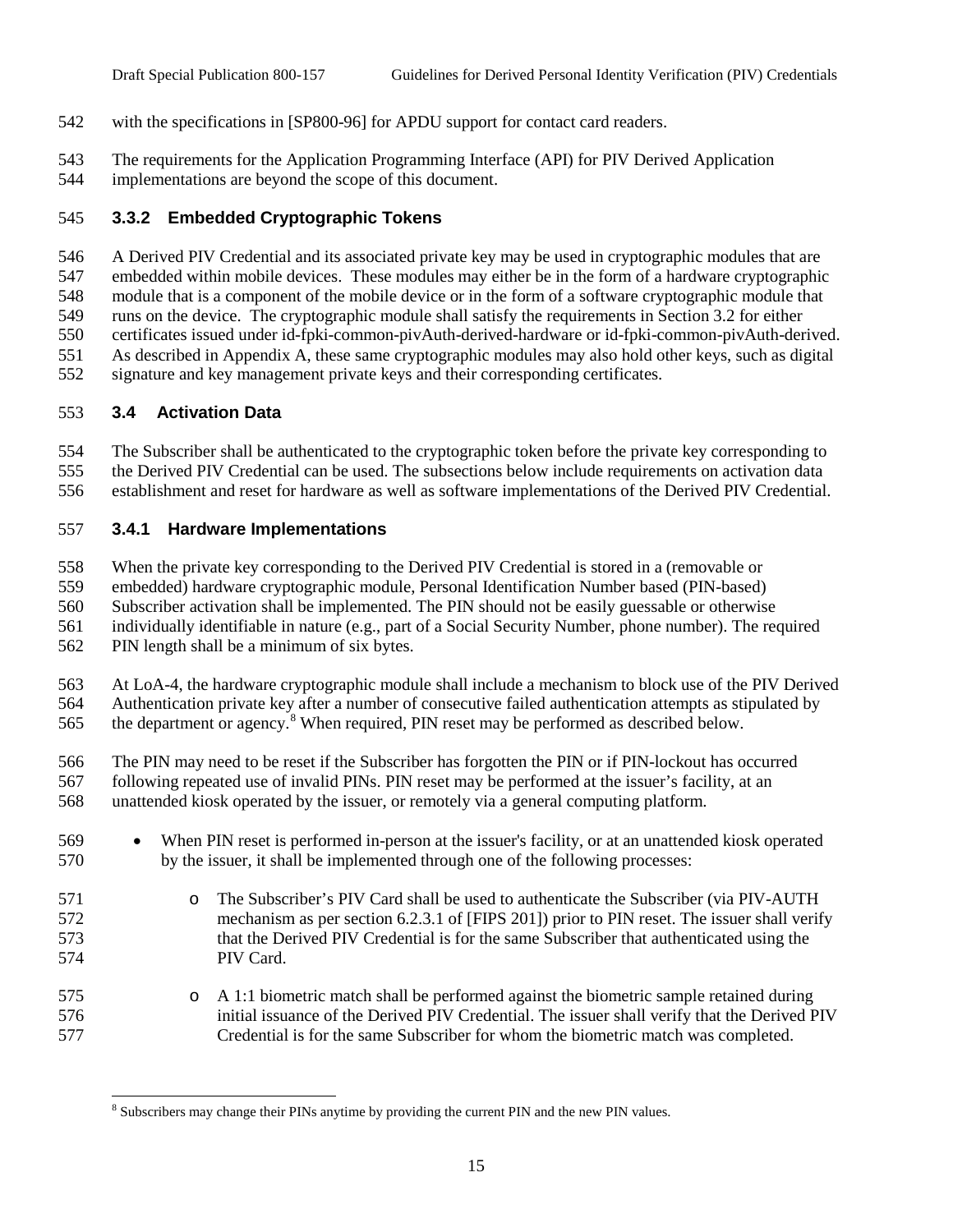• For remote PIN reset for hardware cryptographic modules the Subscriber's PIV Card shall be used to authenticate the Subscriber (via PIV-AUTH authentication mechanism as per Section 6.2.3.1 of [FIPS 201]) prior to PIN reset. If the reset occurs over a session that is separate from the session over which the PIV-AUTH authentication mechanism was completed, strong linkage (e.g., using a temporary secret) must be established between the two sessions. The issuer shall verify that the Derived PIV Credential is for the same Subscriber that authenticated using the PIV Card. The remote PIN reset shall be completed over a protected session (e.g., using TLS).

### **3.4.2 Software Implementations**

For software implementations (LOA-3) of Derived PIV Credentials, a password-based mechanism shall

- be used to perform cryptographic operations with the private key corresponding to the Derived PIV
- Credential. The password shall meet the requirements of an LOA-2 memorized secret token as specified
- in Table 6, Token Requirements per Assurance Level, in [SP800-63].
- For software cryptographic modules, password reset is not supported. The initial issuance process shall be followed if the password is forgotten.
- Lockout mechanisms for repeated unsuccessful activation attempts are not required for software
- cryptographic modules.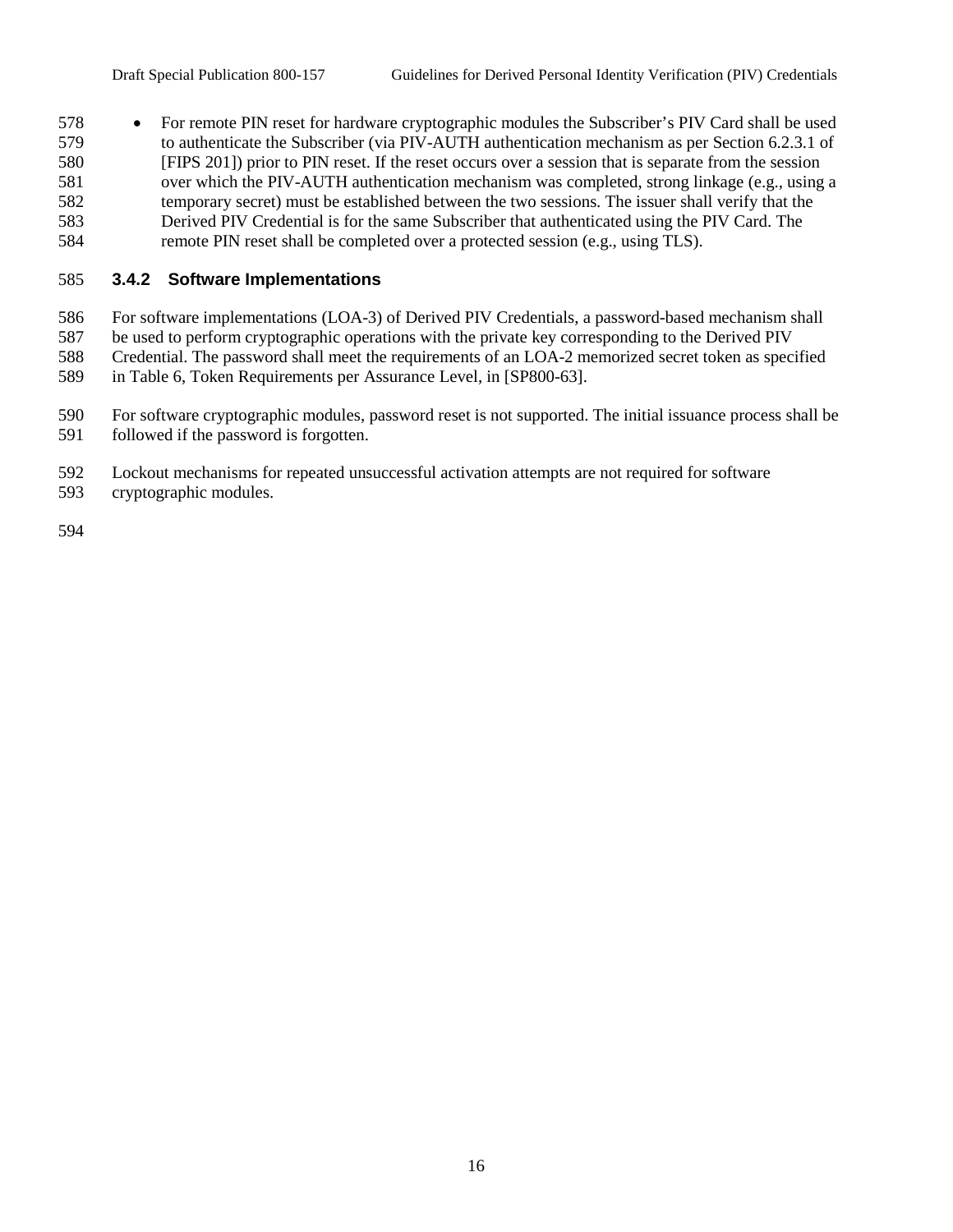#### **Appendix A—Digital Signature and Key Management Keys (Informative)**

In addition to the PIV Authentication key, [FIPS 201] also requires each PIV Card to have a digital

- signature key and a key management key, unless the cardholder does not have a government-issued email
- account at the time of credential issuance. A subscriber who has been issued a PIV Derived
- Authentication certificate for use with a mobile device may also have a need to use a digital signature and
- key management key with that mobile device.

For most Subscribers, it will be necessary for the key management key on the mobile device to be the

- same key as the one on the PIV Card. Neither [FIPS 201] nor [COMMON] precludes the key
- management private key from being used on more than one device (e.g., the PIV Card and a smart phone)
- as long as all of the requirements of the policy under which the key management certificate was issued are satisfied. Note that this means that in order to be able to use a copy of the key management private key in
- [FIPS140] Level 1 software cryptographic module the corresponding certificate would have to be issued
- under a certificate policy, such as id-fpki-common-policy, that does not require the use of a [FIPS140]
- Level 2 hardware cryptographic module. This should be taken into account at the time that the key
- management certificate that will be placed on the PIV Card is issued. Key recovery mechanisms are
- encouraged for key management keys issued to mobile devices.
- As the digital signature key on a PIV Card cannot be copied, a mobile device will have to be issued a new
- digital signature private key and certificate. The issuance of this private key and certificate is completely
- independent of the issuance of the PIV Card, although the issuer may choose to leverage the Applicant's
- PIV Card to identity proof the Applicant prior to issuing the digital signature certificate. As the certificate
- policies associated with digital signature certificates in [COMMON] (id-fpki-common-policy, id-fpki-
- common-hardware, and id-fpki-common-High) are not limited to use with PIV Cards, a certificate for a
- digital signature certificate for a mobile device may be issued under one of these policies, as long as all of
- the requirements of the policy are satisfied.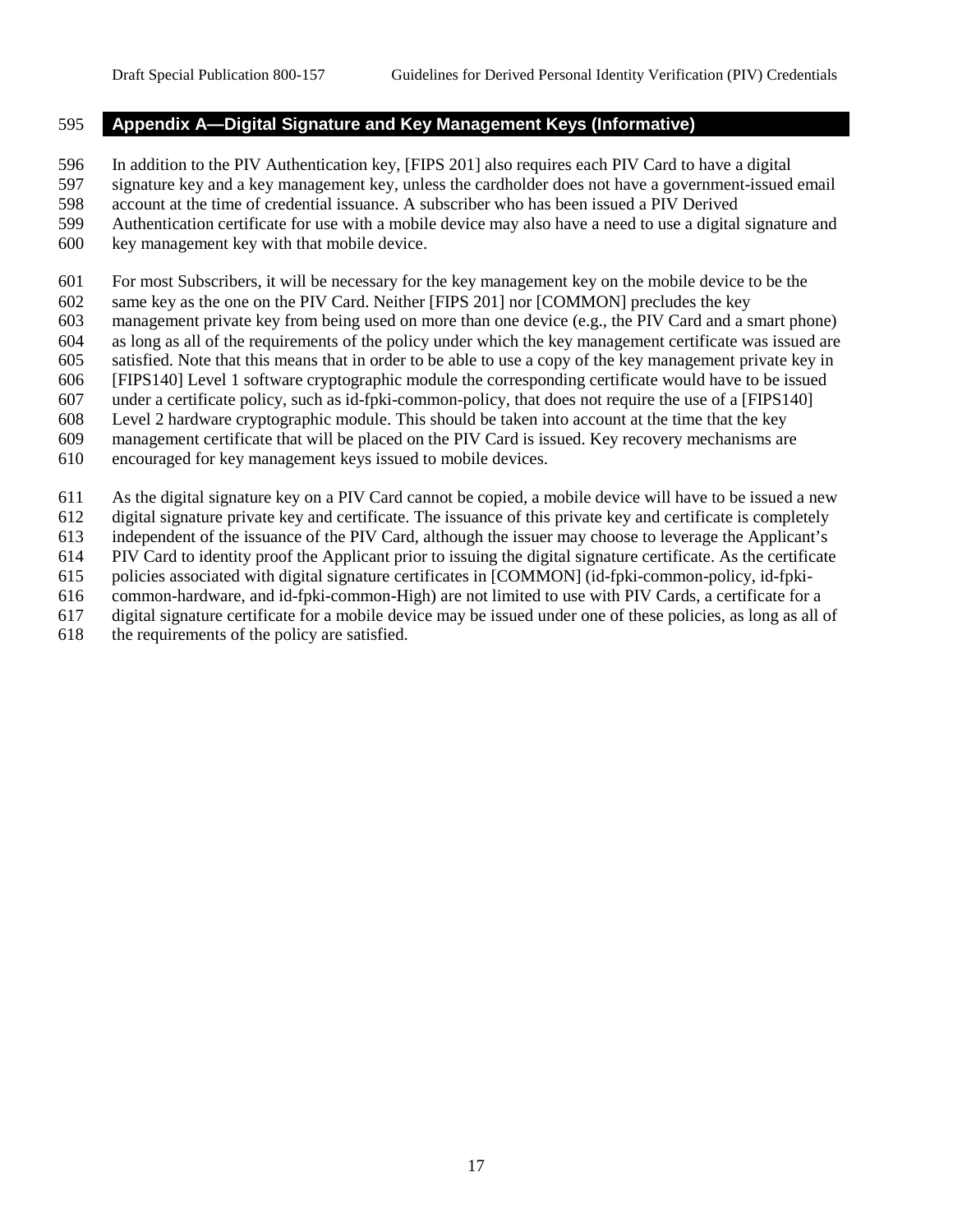### **Appendix B—Data Model and Interfaces for Removable (Non-Embedded) Hardware Cryptographic Tokens (Normative)**

- This appendix provides data model and interface requirements for the PIV Derived Applications
- implemented on removable hardware cryptographic tokens.

## **B.1 PIV Derived Application Data Model and Representation**

- The data model and representation requirements for PIV Derived Applications are based on the
- requirements for PIV Card Applications as described in [SP800-73Part1]. The specifications for the

mandatory and optional data objects listed below are the same as the specifications of the corresponding

data objects on a PIV Card Application as described in [SP800-73Part1], except for the general difference

that the contactless interface is not supported by the PIV Derived Application.

# **B.1.1 PIV Derived Application Identifier**

The Application Identifier (AID) of the PIV Derived Application shall be:

| 631<br>'A0 00 00 03 08<br>632<br>633<br>634 | XX XX XX XX XX XX [Note: the specific value for the AID will be<br>included in the final version of this document.<br>It will be different from the AID of the PIV<br>Card Application. |
|---------------------------------------------|-----------------------------------------------------------------------------------------------------------------------------------------------------------------------------------------|
|---------------------------------------------|-----------------------------------------------------------------------------------------------------------------------------------------------------------------------------------------|

 The PIV Derived Application can be selected as the current application on the removable hardware cryptographic token by providing the full AID listed above or by providing the right truncated version, as follows:

'A0 00 00 03 08 XX XX XX XX'

# **B.1.2 PIV Derived Application Data Model Elements**

The PIV Derived Application shall contain the following mandatory interoperable data object:

- **X.509 Certificate for PIV Derived Authentication—**The read access control rule for X.509 PIV Derived Authentication Certificate and the PKI cryptographic function access rule for the corresponding private key are as described for the X.509 Certificate for PIV Authentication in Section 3.1.3 of [SP 800-73Part1].
- The optional data objects are as follows:
- **X.509 Certificate for Digital Signature—**The read access control rule for the X.509 Certificate for Digital Signature and the PKI cryptographic function access rule for the corresponding private key are as described in Section 3.2.1 of [SP800-73Part1].
- **X.509 Certificate for Key Management—**The read access control rule for the X.509 Certificate for Key Management and the PKI cryptographic function access rule for the corresponding private key are as described in Section 3.3.2 of [SP800-73Part1].
- **Discovery Object—**The requirements for the Discovery Object are as described in Section 3.3.2 of [SP800-73Part1] except for the following:
- o References to "PIV Card Application AID" are replaced by "PIV Derived Application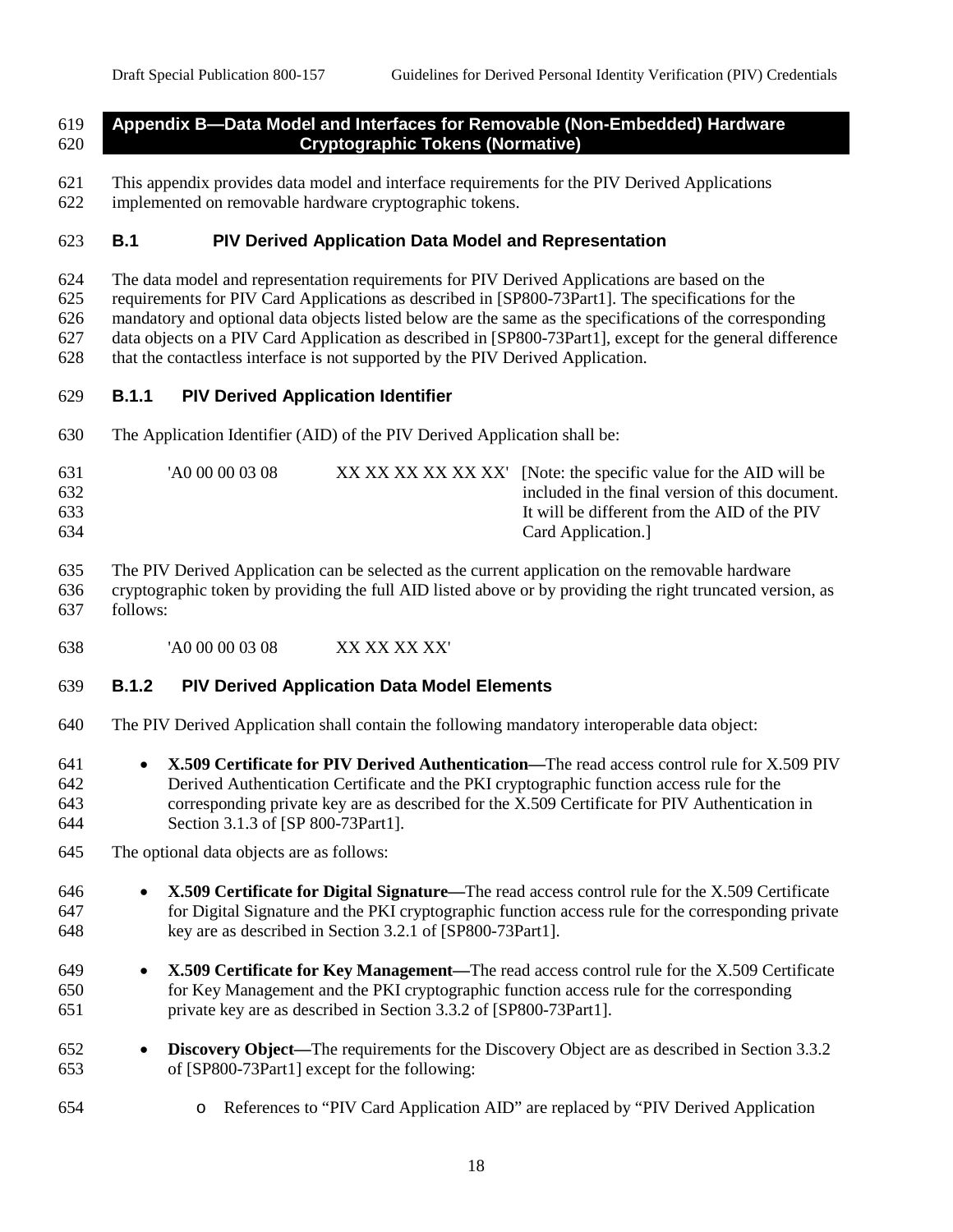| 655                                    | AID."                                                                                                                                                                                                                                                                                                                                                                                                                                                                                               |  |
|----------------------------------------|-----------------------------------------------------------------------------------------------------------------------------------------------------------------------------------------------------------------------------------------------------------------------------------------------------------------------------------------------------------------------------------------------------------------------------------------------------------------------------------------------------|--|
| 656<br>657                             | References to "PIV Card Application PIN" are replaced by "PIV Derived Application<br>$\circ$<br>PIN."                                                                                                                                                                                                                                                                                                                                                                                               |  |
| 658<br>659<br>660                      | The first byte of the PIN Usage Policy shall be set to 0x40. (This means that the Global<br>$\circ$<br>PIN does not satisfy the access control rules for command execution and data object<br>access within the PIV Derived Application.)                                                                                                                                                                                                                                                           |  |
| 661<br>662<br>663<br>664<br>665<br>666 | Key History Object—Up to 20 retired key management private keys may be stored in the PIV<br>Derived Application. The Key History Object shall be present in the PIV Derived Application if<br>the PIV Derived Application contains any retired key management private keys, but may be<br>present even if no such keys are present in the PIV Derived Application. The requirements for<br>the Key History object are as described in Section 3.3.3 of [SP800-73Part1] except for the<br>following: |  |
| 667<br>668                             | References to "keysWithOnCardCerts" should be interpreted as keys for which the<br>$\circ$<br>corresponding certificate is populated within the PIV Derived Application.                                                                                                                                                                                                                                                                                                                            |  |
| 669<br>670                             | References to "keys With Off Card Certs" should be interpreted as keys for which the<br>$\circ$<br>corresponding certificate is not populated within the PIV Derived Application.                                                                                                                                                                                                                                                                                                                   |  |
| 671<br>672<br>673<br>674               | References to "offCardCertURL" should be interpreted as a URL that points to a file<br>$\circ$<br>containing the certificates corresponding to all of the retired key management private<br>keys within the PIV Derived Application including those for which the corresponding<br>certificate is stored within the PIV Derived Application.                                                                                                                                                        |  |
| 675<br>676<br>677                      | Retired X.509 Certificates for Key Management—The read access control rules for the Retired<br>$\bullet$<br>X.509 Certificates for Key Management and PKI cryptographic function access rules for<br>corresponding private keys are as described in Section 3.3.4 of [SP800-73Part1].                                                                                                                                                                                                               |  |
| 678<br>679<br>680<br>681               | <b>Security Object—The Security Object shall be present in the PIV Derived Application if either</b><br>$\bullet$<br>the Discovery Object or the Key History Object is present, and shall be absent otherwise. The<br>requirements for the Security Object are as described in Section 3.1.7 of [SP800-73Part1], except<br>for the following:                                                                                                                                                       |  |
| 682<br>683<br>684<br>685               | The Security Object for a PIV Derived Application is signed using a private key whose<br>$\circ$<br>corresponding public key is contained in a PIV content signing certificate that satisfies<br>the requirements for certificates used to verify signatures on Cardholder Unique<br>Identifiers (CHUID), as specified in Section 4.2.1 of [FIPS 201].                                                                                                                                              |  |
| 686<br>687                             | The signature field of the Security Object, tag 0xBB, shall include the Derived PIV<br>$\circ$<br>Credential Issuer's certificate.                                                                                                                                                                                                                                                                                                                                                                  |  |
| 688<br>689                             | All unsigned data objects (i.e., the Discovery Object and the Key History Object) within<br>$\circ$<br>the PIV Derived Application shall be included in the Security Object.                                                                                                                                                                                                                                                                                                                        |  |
| 690<br>691                             | <b>B.1.2.1</b><br>PIV Derived Application Data Object Containers and associated Access<br><b>Rules</b>                                                                                                                                                                                                                                                                                                                                                                                              |  |
| 692                                    | Section 3.5 of [SP800-73Part1] provides the container IDs and Access Rules for the mandatory and                                                                                                                                                                                                                                                                                                                                                                                                    |  |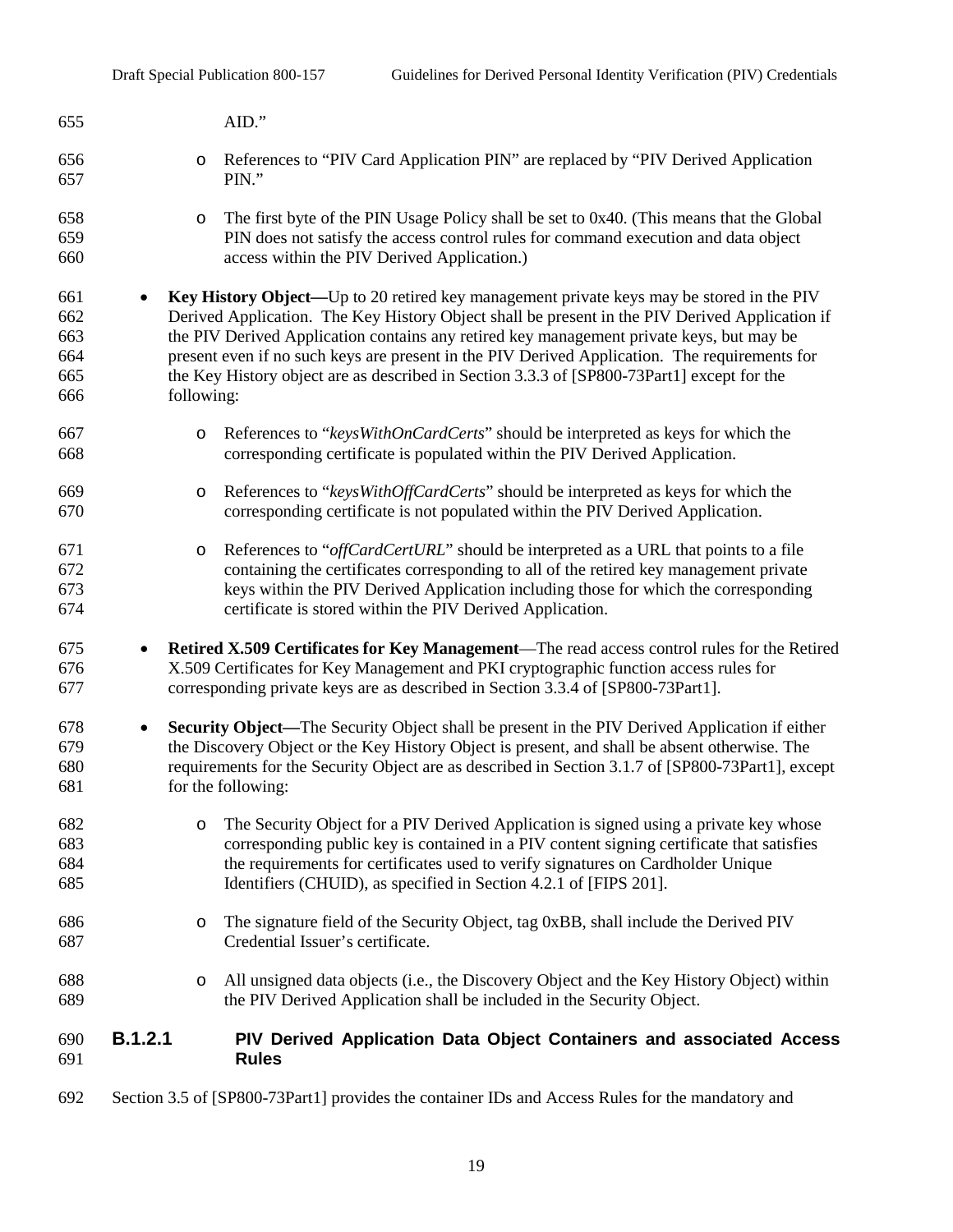#### optional data objects for a PIV Derived Application with the following mappings:

 

| PIV Derived Application Data Object              | PIV Card Application Data Object                 |
|--------------------------------------------------|--------------------------------------------------|
| X.509 Certificate for PIV Derived Authentication | X.509 Certificate for PIV Authentication         |
| Security Object                                  | <b>Security Object</b>                           |
| X.509 Certificate for Digital Signature          | X.509 Certificate for Digital Signature          |
| X.509 Certificate for Key Management             | X.509 Certificate for Key Management             |
| Discovery Object                                 | Discovery Object                                 |
| Key History Object                               | Key History Object                               |
| Retired X.509 Certificate for Key Management $n$ | Retired X.509 Certificate for Key Management $n$ |

#### **Table B-1 Mapping of Data Objects**

 The detailed data model specifications for each of the data objects of the PIV Derived Application are the same as the specifications of the corresponding data objects (mapped per the table above) of the PIV Card

Application as described in Appendix A of [SP800-73Part1], except for the following:

- References to contactless interface are not applicable. The PIV Derived Application only supports a contact interface.
- The Security Object for the PIV Derived Application is optional. It is required if either the optional Discovery Object or the optional Key History Object is present.

#### **B.1.3 PIV Derived Application Data Objects Representation**

 The ASN.1 object identifiers (OID) and "basic encoding rules – tag length value" (BER-TLV) tags for the various mandatory and optional data objects within the PIV Derived Application are the same as for the corresponding data objects (mapped per the table above) of the PIV Card Application as described in Section 4 of [SP800-73Part1].

### **B.1.4 PIV Derived Application Data Types and their Representation**

 This appendix provides a description of the data types used in the PIV Derived Application Command Interface.

## **B.1.4.2 PIV Derived Application Key References**

- Key references are assigned to keys and PINs of the PIV Derived Application. Table 6-1 of [SP800-78]
- and Table 4 of [SP800-73Part1] define the key reference values that shall be used on the PIV Derived
- Application interfaces with the following mappings:
- 

| PIV Derived Key Type | PIV Key Type |
|----------------------|--------------|
| Global PIN           | Global PIN   |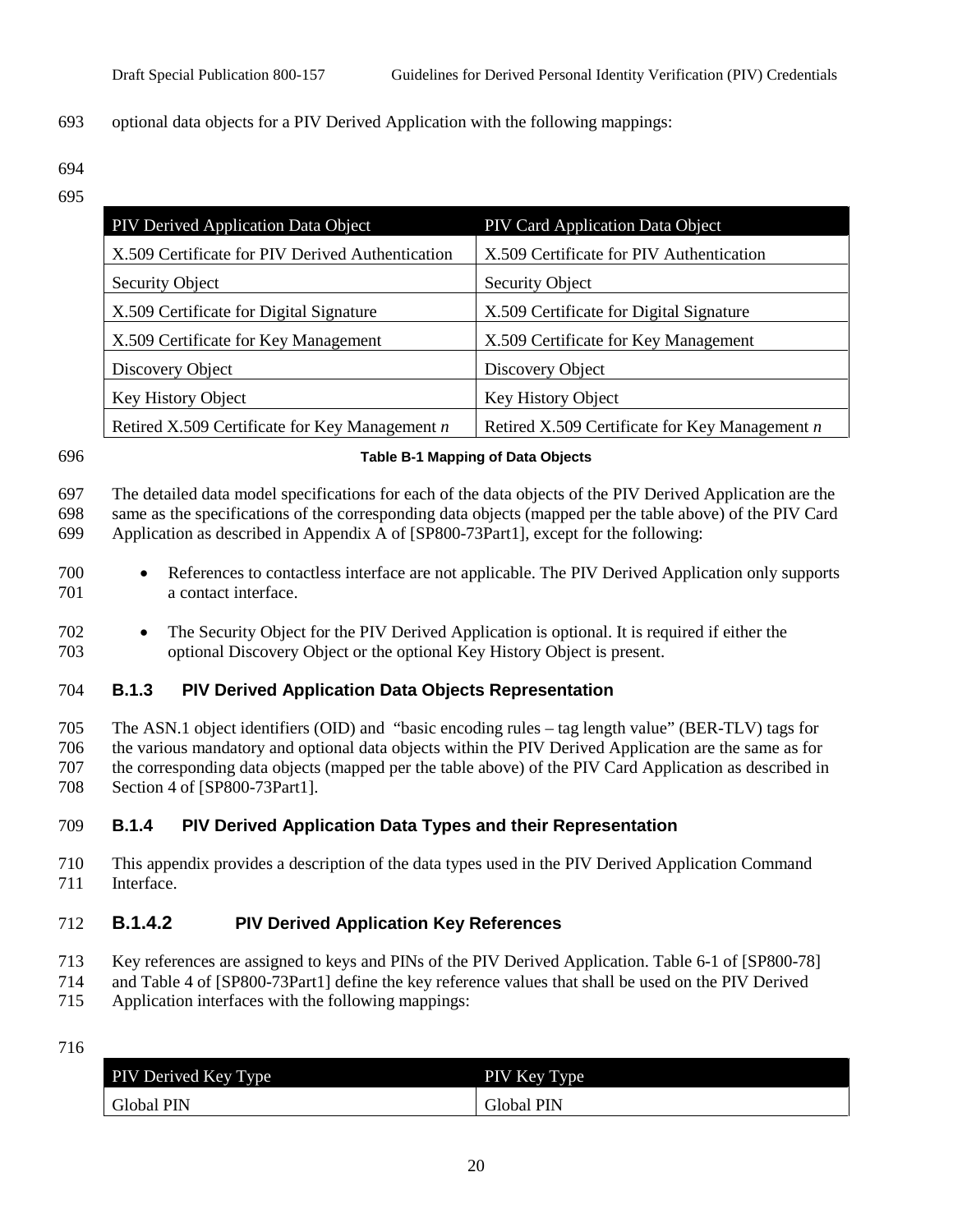| PIV Derived Key Type                  | PIV Key Type                  |
|---------------------------------------|-------------------------------|
| PIV Derived Application PIN           | PIV Card Application PIN      |
| PIV Unblocking Key                    | PIN Unblocking Key            |
| <b>PIV Derived Authentication Key</b> | <b>PIV</b> Authentication Key |
| PIV Derived Token Management Key      | Card Management Key           |
| Digital Signature Key                 | Digital Signature Key         |
| Key Management Key                    | Key Management Key            |
| Retired Key Management Key            | Retired Key Management Key    |

#### **Table B-2 Mapping of Key Types**

The key reference specifications in Section 5.1 of [SP800-73Part1] are applicable to the corresponding

keys included in the PIV Derived Application (mapped per the table above) except for the following:

• References to "PIV Card Application" are replaced by "PIV Derived Application"

## **B.1.4.3 PIV Derived Application Cryptographic Algorithm and Mechanism Identifiers**

 The algorithm identifiers for the cryptographic algorithms that may be recognized on the PIV Derived Application interfaces are the asymmetric and symmetric identifiers specified in Table 6-2 of [SP 800-

725 78]. The cryptographic mechanism identifiers that may be recognized on the PIV Derived Application<br>726 interfaces are those specified in Table 5 of [SP800-73Part1].

interfaces are those specified in Table 5 of [SP800-73Part1].

## **B.1.4.4 PIV Derived Application Status Words**

 The status words that may be returned on the PIV Derived Application command interface are as specified in Section 5.6 of [SP800-73Part1].

### **B.1.5 PIV Derived Authentication Mechanisms**

- The PIV Derived Application supports the following validation steps:
- Credential Validation (CredV) through verification of the certificates retrieved from the PIV Derived Application and checking of the revocation status of these certificates.
- PIV Derived Application Holder Validation (HolderV) through matching the PIN provided by the token holder with the PIN within the PIV Derived Application.
- The PIV Derived Application facilitates a single authentication mechanism, which is a cryptographic challenge and response authentication protocol using the PIV Derived Authentication private key as
- described in Appendix B.1.2 of [SP80073Part1] with the following translations:
- References to "PIV Application" are replaced by "PIV Derived Application."
- 740 References to "PIV Auth Certificate" are replaced by "PIV Derived Authentication Certificate."
- References to "PIV Card App ID" are replaced with "PIV Derived Application ID."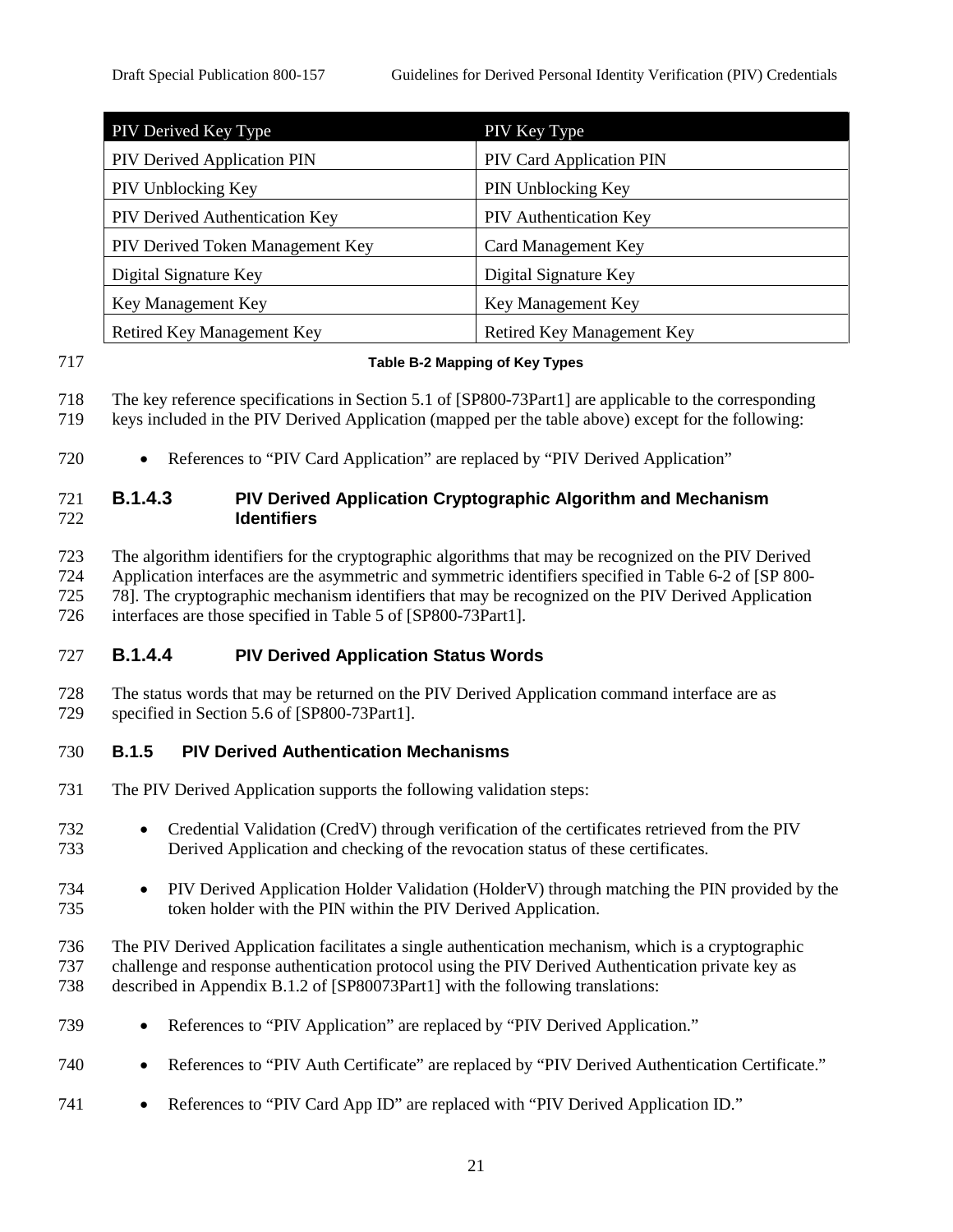## **B.2 PIV Derived Application Token Command Interface**

 This appendix contains the technical specifications of the command interface to the PIV Derived Application surfaced by the card edge of the Integrated Circuit Card (ICC) that represents the removable hardware cryptographic token. The command interface for the PIV Derived Application shall implement all of the card commands supported by the PIV Card Application as described in [SP800-73Part2], which include:

- SELECT
- GET DATA
- VERIFY
- CHANGE REFERENCE DATA
- RESET RETRY COUNTER
- GENERAL AUTHENTICATE
- PUT DATA
- GENERATE ASYMMETRIC KEY PAIR

 The specifications for the token command interface shall be the same as the specifications for the corresponding card edge commands for a PIV Card as described in [SP800-73Part2], except for the following deviations:

- References to "PIV Card Application" are replaced by "PIV Derived Application"
- References to the contactless interface are ignored
- References to "PIV Data Objects" are replaced by "PIV Derived Data Objects"
- References to "PIV Authentication Key" are replaced with "PIV Derived Authentication Key"
- In Appendix A:
- o References to "PIV Card Application Administrator" are replaced by "PIV Derived Application Administrator"
- o References to "Card Management Key" are replaced by "PIV Derived Token management Key"

The token platform shall support a default selected application. In other words, there shall be a currently

selected application immediately after a cold or warm reset. This application is the default selected

application. The default application may be the PIV Derived Application, or it may be another

application.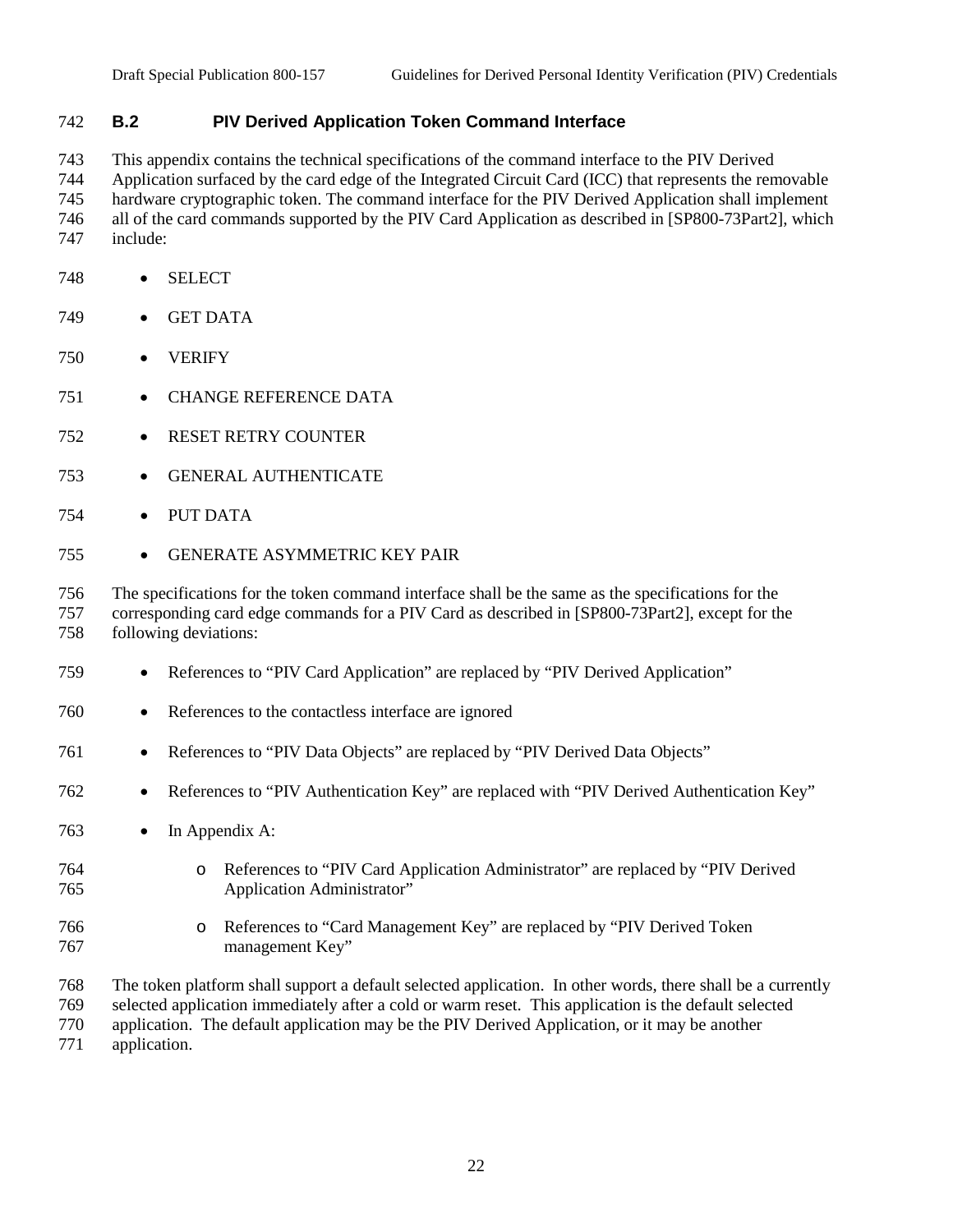#### 772 **Appendix C—Derived PIV Credentials in Relation to OMB Memoranda (Informative)**

773 This document provides a spectrum of choices for two-factor remote authentication with a mobile device, 774 all of which are subject to OMB guidance on remote electronic authentication.

 Table C-1 summarizes the association of Derived PIV Credentials' token types with the existing remote electronic authentication policies in OMB memoranda M-06-16 [M0616] and M-07-16 [M0716]. Both memoranda specify a "Control Remote Access" provision that calls for two-factor authentication where one of the two factors is provided by a device that is separate from the device accessing the remote resource.

- 780 Increasingly, mobile devices are becoming smaller and/or lighter. These constraints limit external ports 781 and force the integration of authentication tokens and security features. As indicated by column 6 in 782 Table C-1, $9$  four of the five tokens with Derived Credentials are integrated. For these tokens, future 783 guidance will be made available by OMB to provide an alternative to the remote authentication policy in 784 M-06-16 and M-07-16. With integrated tokens, authentication factors are not provided by a separate 785 token and sensitive government information may be at greater risk of loss. OMB's alternative guidance 786 intends to also address these risks by pointing to NIST guidelines for compensating controls (e.g., SP
- 787 800-53, SP 800-124, SP 800-164).

788 Note: To provide a complete set of options for PIV-enabled remote access with mobile devices, the PIV 789 Card as token type has been included.

| Credential Type                                                             | Token Type                                 | PIV<br>Assurance<br>Level | Comparable OMB<br><b>E-Authentication</b><br>Level |                                            | <b>Target Guidance:</b>                                                    |
|-----------------------------------------------------------------------------|--------------------------------------------|---------------------------|----------------------------------------------------|--------------------------------------------|----------------------------------------------------------------------------|
|                                                                             |                                            |                           |                                                    | M-06-16/M-07-<br>16 for Separate<br>Tokens | <b>Future Alternate</b><br><b>OMB</b> Guidance<br>for Integrated<br>Tokens |
|                                                                             | MicroSD<br>Token                           | Very High                 | $\overline{4}$                                     |                                            |                                                                            |
|                                                                             | <b>USB Security</b><br>Token               | Very High                 | $\overline{4}$                                     |                                            |                                                                            |
| <b>PIV Derived</b><br><b>Authentication</b>                                 | Software<br>Token                          | High                      | 3                                                  |                                            |                                                                            |
| certificate                                                                 | Embedded<br>Hardware<br>Token              | Very High                 | 4                                                  |                                            |                                                                            |
|                                                                             | <b>UICC</b> Token                          | Very High                 | $\overline{4}$                                     |                                            |                                                                            |
| <b>PIV Card's PIV</b><br><b>Authentication</b><br>certificate<br>credential | PIV Card<br>via attached<br>reader or NFC) | Very High                 | 4                                                  |                                            |                                                                            |

<span id="page-26-0"></span>

790 **Table C-1 Token types and Relation to OMB's Electronic Authentication Guidelines**

<sup>&</sup>lt;sup>9</sup> Draft NIST Interagency Report 7981 [NISTIR7981] summarizes the unique set of constraints for mobile devices that necessitate alternative OMB guidance for e-authentication for mobile devices.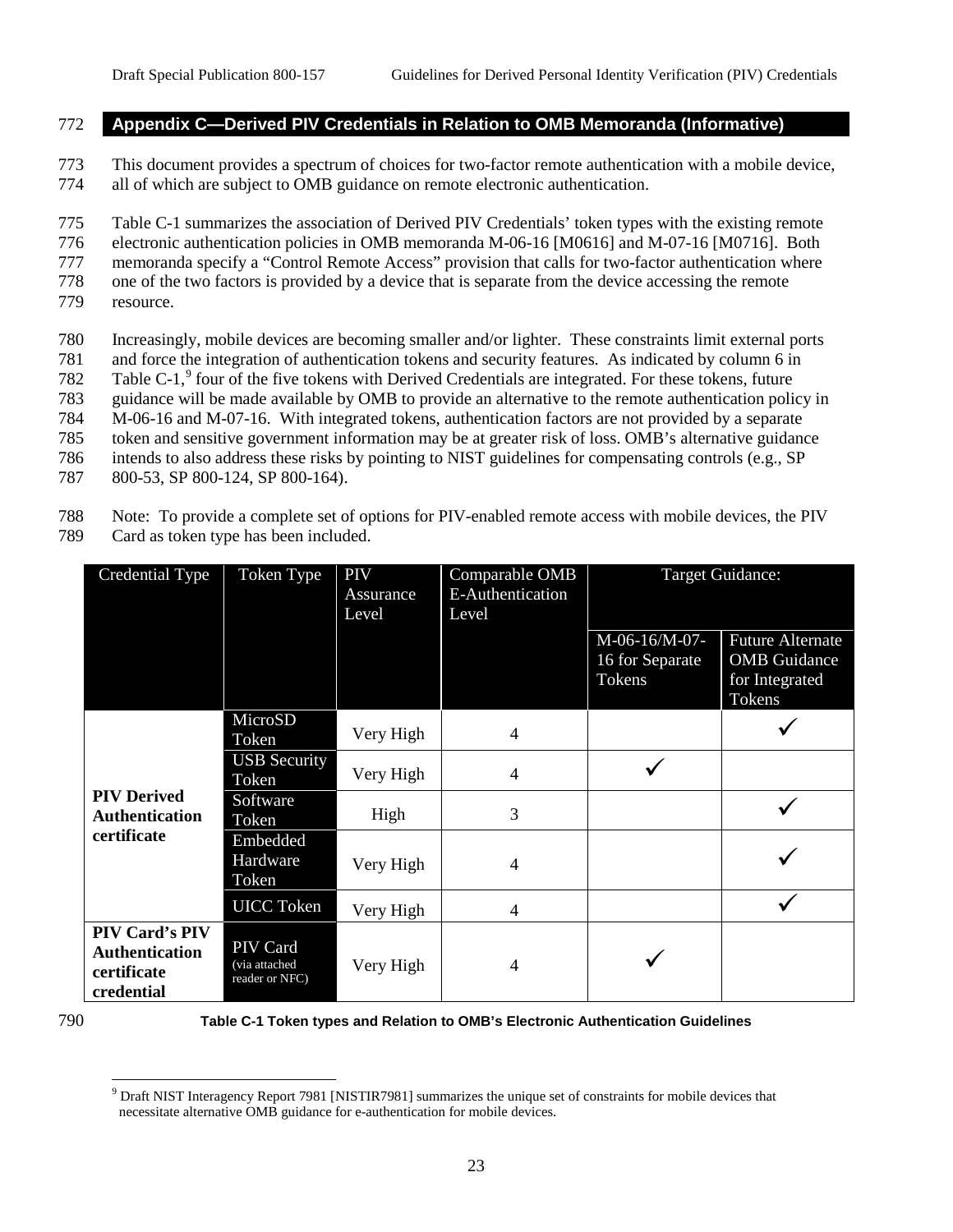#### **Appendix D—Glossary (Informative)**

- Selected terms used in the guide are defined below.
- **Derived PIV Credential:** An X.509 PIV Derived Authentication certificate, which is issued in
- accordance with the requirements specified in this document where the PIV Authentication certificate on
- the applicant's PIV Card serves as the original credential. The Derived PIV Credential is an additional common identity credential under HSPD-12 and FIPS 201 that is issued by a Federal department or
- agency and used with mobile devices.
- 
- **Mobile Device:** A portable computing device that: (i) has a small form factor such that it can easily be carried by a single individual; (ii) is designed to operate without a physical connection (e.g., wirelessly transmit or receive information); (iii) possesses local, non-removable or removable data storage; and (iv)
- includes a self-contained power source. Mobile devices may also include voice communication
- capabilities, on-board sensors that allow the devices to capture information, and/or built-in features for
- synchronizing local data with remote locations. Examples include smart phones, tablets, and e-readers.
- 
- **PIV Derived Application:** A standardized application residing on a removable, hardware cryptographic token that hosts a Derived PIV Credential and associated mandatory and optional elements.
- All other significant technical terms used within this document are defined in other key documents including [FIPS201], [SP800-63] and [SP 800-73].
-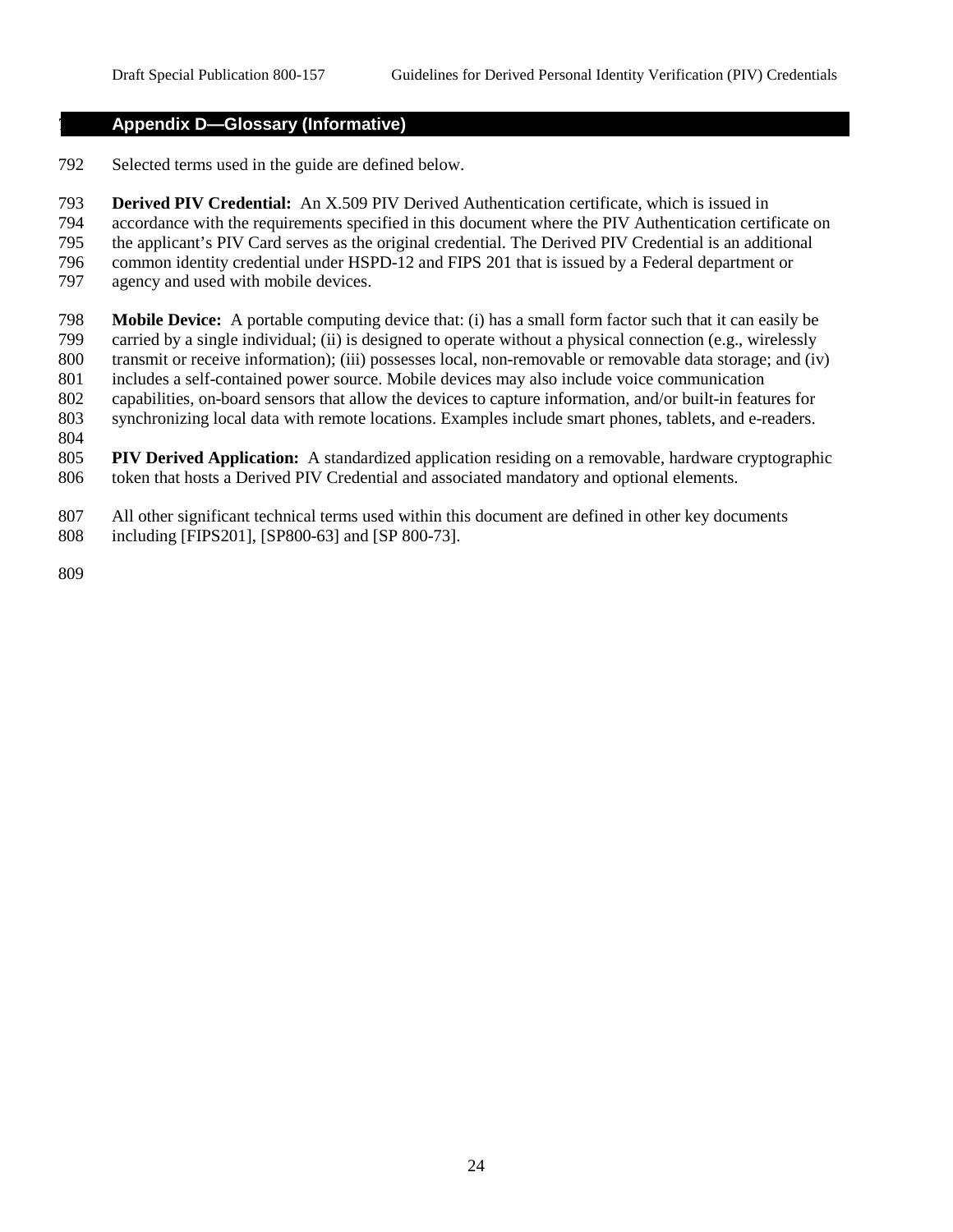# **Appendix E—Acronyms and Abbreviations (Informative)**

Selected acronyms and abbreviations used in the guide are defined below.

| 812        | <b>AID</b>     | <b>Application Identifier</b>                                                  |
|------------|----------------|--------------------------------------------------------------------------------|
| 813        | <b>APDU</b>    | <b>Application Protocol Data Unit</b>                                          |
| 814        | <b>API</b>     | <b>Application Programming Interface</b>                                       |
| 815        | ASN.1          | <b>Abstract Syntax Notation One</b>                                            |
| 816        | <b>ASSD</b>    | <b>Advanced Security SD</b>                                                    |
| 817        | <b>BER</b>     | <b>Basic Encoding Rules</b>                                                    |
| 818<br>819 | <b>CCID</b>    | Chip Card Interface Device                                                     |
| 820        | <b>FIPS</b>    | Federal Information Processing Standard                                        |
| 821        | <b>HSPD</b>    | Homeland Security Presidential Directive                                       |
| 822        | ICC            | <b>Integrated Circuit Card</b>                                                 |
| 823        | IT             | <b>Information Technology</b>                                                  |
| 824        | <b>ITL</b>     | Information Technology Laboratory                                              |
| 825        | LOA            | Level of Assurance                                                             |
| 826        | <b>NFC</b>     | <b>Near Field Communication</b>                                                |
| 827        | <b>NIST IR</b> | National Institute of Standards and Technology Interagency or Internal Reports |
| 828        | <b>NIST</b>    | National Institute of Standards and Technology                                 |
| 829        |                |                                                                                |
| 830        | <b>OID</b>     | Object Identifier                                                              |
| 831        | <b>OMB</b>     | Office of Management and Budget                                                |
| 832        | <b>OTA</b>     | Over-the-Air                                                                   |
| 833        | <b>PCI</b>     | PIV Card Issuer                                                                |
| 834        | <b>PIN</b>     | Personal Identification Number                                                 |
| 835        | <b>PIV</b>     | Personal Identity Verification                                                 |
| 836        | PKI            | Public Key Infrastructure                                                      |
| 837        | P.L.           | Public Law                                                                     |
| 838        | SD             | Secure Digital                                                                 |
| 839        | SE             | Secure Element                                                                 |
| 840        | <b>SIM</b>     | <b>Subscriber Identity Module</b>                                              |
| 841        | SP             | <b>Special Publication</b>                                                     |
| 842        | <b>TLS</b>     | <b>Transport Layer Security</b>                                                |
| 843        | <b>TLV</b>     | Tag-Length-Value                                                               |
| 844        | <b>UICC</b>    | Universal Integrated Circuit Card                                              |
| 845        | <b>URL</b>     | <b>Uniform Resource Locator</b>                                                |
| 846        | <b>USB</b>     | <b>Universal Serial Bus</b>                                                    |
| 847<br>848 | <b>VCI</b>     | Virtual Contact Interface                                                      |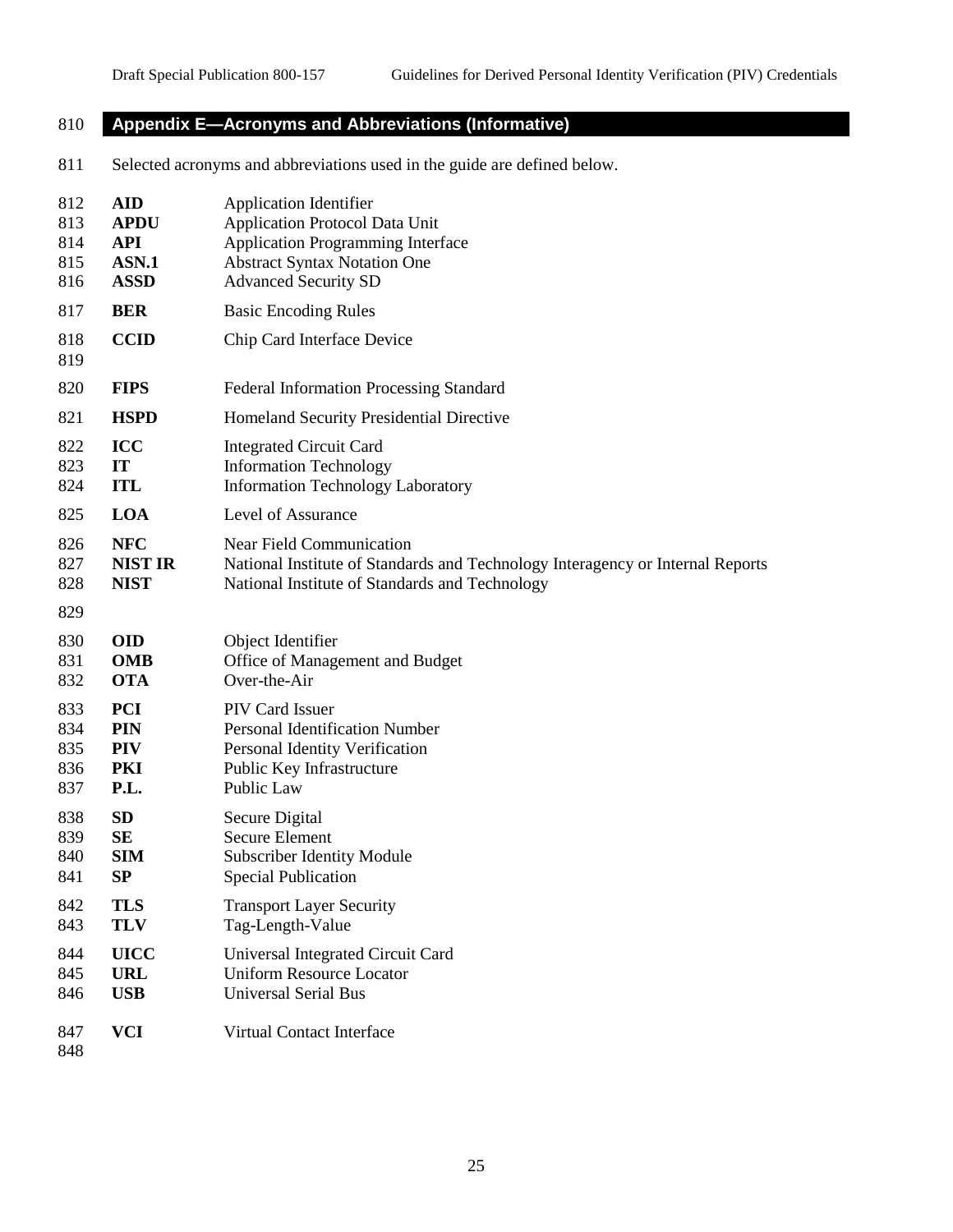#### **Appendix F—References (Informative)**

- This appendix provides references for the document.
- 851 [ASSD-EXT] *Advanced Security SD Extension Simplified Specification Version 2.00, May 2010.*
- 852 Available at [https://www.sdcard.org/downloads/pls/simplified\\_specs/archive/partA1\\_200.pdf.](https://www.sdcard.org/downloads/pls/simplified_specs/archive/partA1_200.pdf)
- [BAE] *Backend Attribute Exchange (BAE) v2.0 Overview*, January 2012. Available at
- [http://idmanagement.gov/sites/default/files/documents/BAE\\_v2\\_Overview\\_Document\\_Final\\_v1.0.0.pdf.](http://idmanagement.gov/sites/default/files/documents/BAE_v2_Overview_Document_Final_v1.0.0.pdf)
- [CCID] *Universal Serial Bus Device Class: Smart Card CCID Specification for Integrated Circuit(s)*
- *Cards Interface Devices*, Revision 1.1, April 2005. Available at
- [http://www.usb.org/developers/devclass\\_docs/DWG\\_Smart-Card\\_CCID\\_Rev110.pdf.](http://www.usb.org/developers/devclass_docs/DWG_Smart-Card_CCID_Rev110.pdf)
- [COMMON] *X.509 Certificate Policy for the U.S. Federal PKI Common Policy Framework*, Version
- 1.21, December 2012. Available at [http://www.idmanagement.gov/documents/common-policy-](http://www.idmanagement.gov/documents/common-policy-framework-certificate-policy)
- [framework-certificate-policy.](http://www.idmanagement.gov/documents/common-policy-framework-certificate-policy) [Note: A change proposal that would add the id-fpki-common-pivAuth-
- derived and id-fpki-common-pivAuth-derived-hardware policies to this certificate policy has been
- submitted to the Federal PKI Policy Authority.]
- [FIPS140] FIPS Publication 140-2, *Security Requirements for Cryptographic Modules*, NIST, May 25, 2001, or as amended. Available at [http://csrc.nist.gov/publications/fips/fips140-2/fips1402.pdf.](http://csrc.nist.gov/publications/fips/fips140-2/fips1402.pdf)
- [FIPS201] FIPS Publication 201-2, *Personal Identity Verification (PIV) of Federal Employees and*
- *Contractors*, NIST, August 2013, or as amended. Available at
- [http://nvlpubs.nist.gov/nistpubs/FIPS/NIST.FIPS.201-2.pdf.](http://nvlpubs.nist.gov/nistpubs/FIPS/NIST.FIPS.201-2.pdf)
- [GP-A] *Confidential Card Content Management – GlobalPlatform Card Specification v2.2 - Amendment A v1.0.1*, January 2011. Available at [http://www.globalplatform.org/specificationscard.asp.](http://www.globalplatform.org/specificationscard.asp)
- [GP-SPEC] *GlobalPlatform Card Specification Version 2.2.1,* January 2011. Available at [http://www.globalplatform.org/specificationscard.asp.](http://www.globalplatform.org/specificationscard.asp)
- [GP-SE] *GlobalPlatform Card Secure Element Configuration v1.0,* October 2012. Available at [http://www.globalplatform.org/specificationscard.asp.](http://www.globalplatform.org/specificationscard.asp)
- [M0404] OMB Memorandum M-04-04, *E-Authentication Guidance for Federal Agencies*, OMB, December 2003.
- [M0616] OMB Memorandum M-06-16, *Protection of Sensitive Agency Information*, OMB, December 2006.
- [M0716] OMB Memorandum M-07-16, *Safeguarding Against and Responding to the Breach of Personally Identifiable Information*, OMB, May 2007.
- [NISTIR7817] NIST Interagency Report 7817, *A Credential Reliability and Revocation Model for*
- *Federated Identities*, November 2012. Available at [http://csrc.nist.gov.](http://csrc.nist.gov/)
- [NISTIR7981] Draft NIST Interagency Report 7981, *Mobile, PIV, and Authentication*, March 2014. Available at [http://csrc.nist.gov.](http://csrc.nist.gov/)